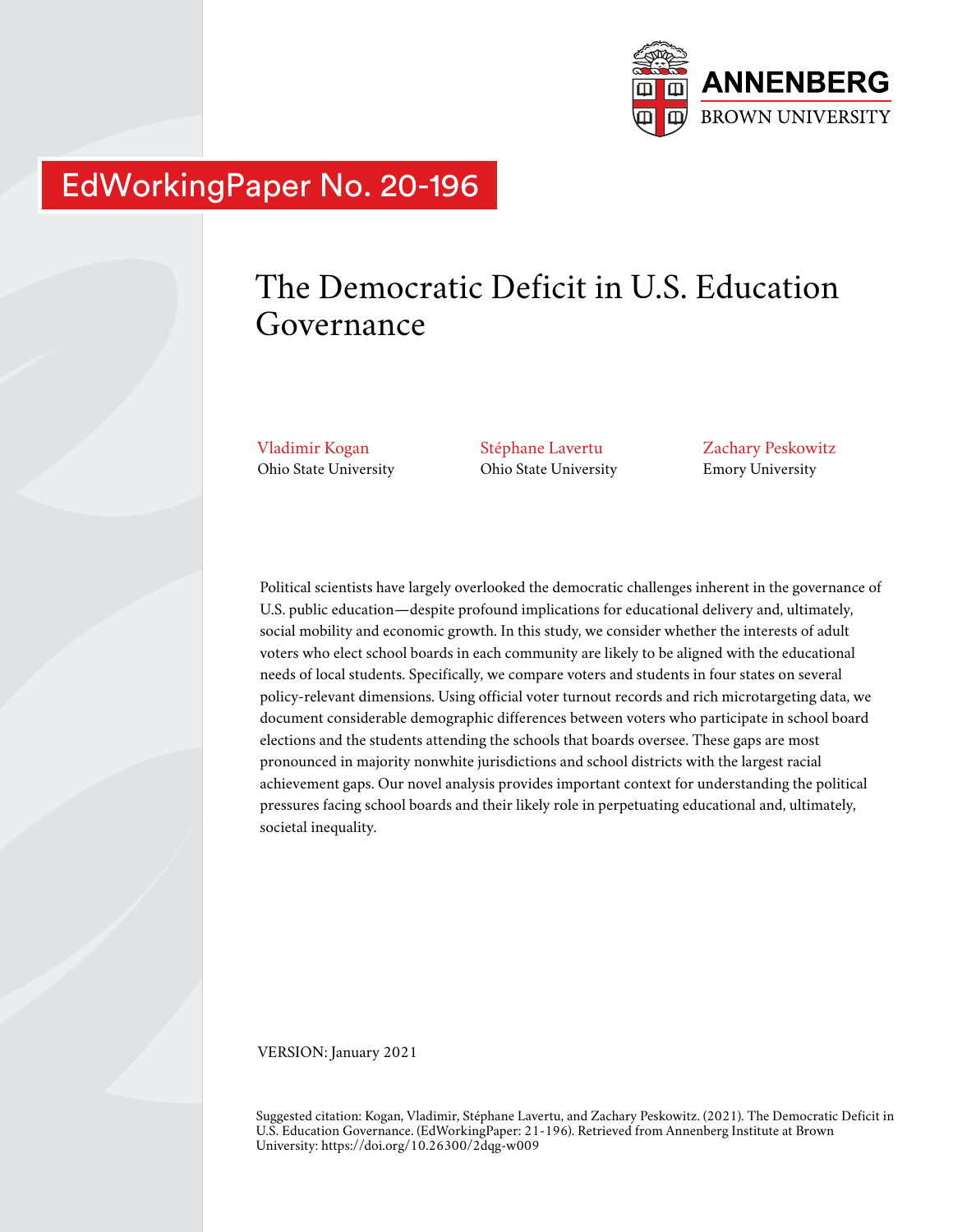# The Democratic Deficit in U.S. Education Governance<sup>∗</sup>

Vladimir Kogan† Department of Political Science Ohio State University kogan.18@osu.edu

Stéphane Lavertu John Glenn College of Public Affairs Ohio State University lavertu.1@osu.edu

Zachary Peskowitz Department of Political Science Emory University zachary.f.peskowitz@emory.edu

December 30, 2020

<sup>∗</sup>The Spencer Foundation supported this research with a Lyle Spencer Research Award (#201600072). We are grateful to Craig Burnett, Deven Carlson, Katie Einstein and Stephen Ross for their helpful comments on earlier drafts of the manuscript. Peskowitz thanks the Hoover Institution for supporting his research as a W. Glenn Campbell and Rita Ricardo-Campbell National Fellow and Starr Foundation Fellow.

<sup>†</sup>The authors are listed in alphabetical order. Please direct communications to the corresponding author at kogan.18@osu.edu.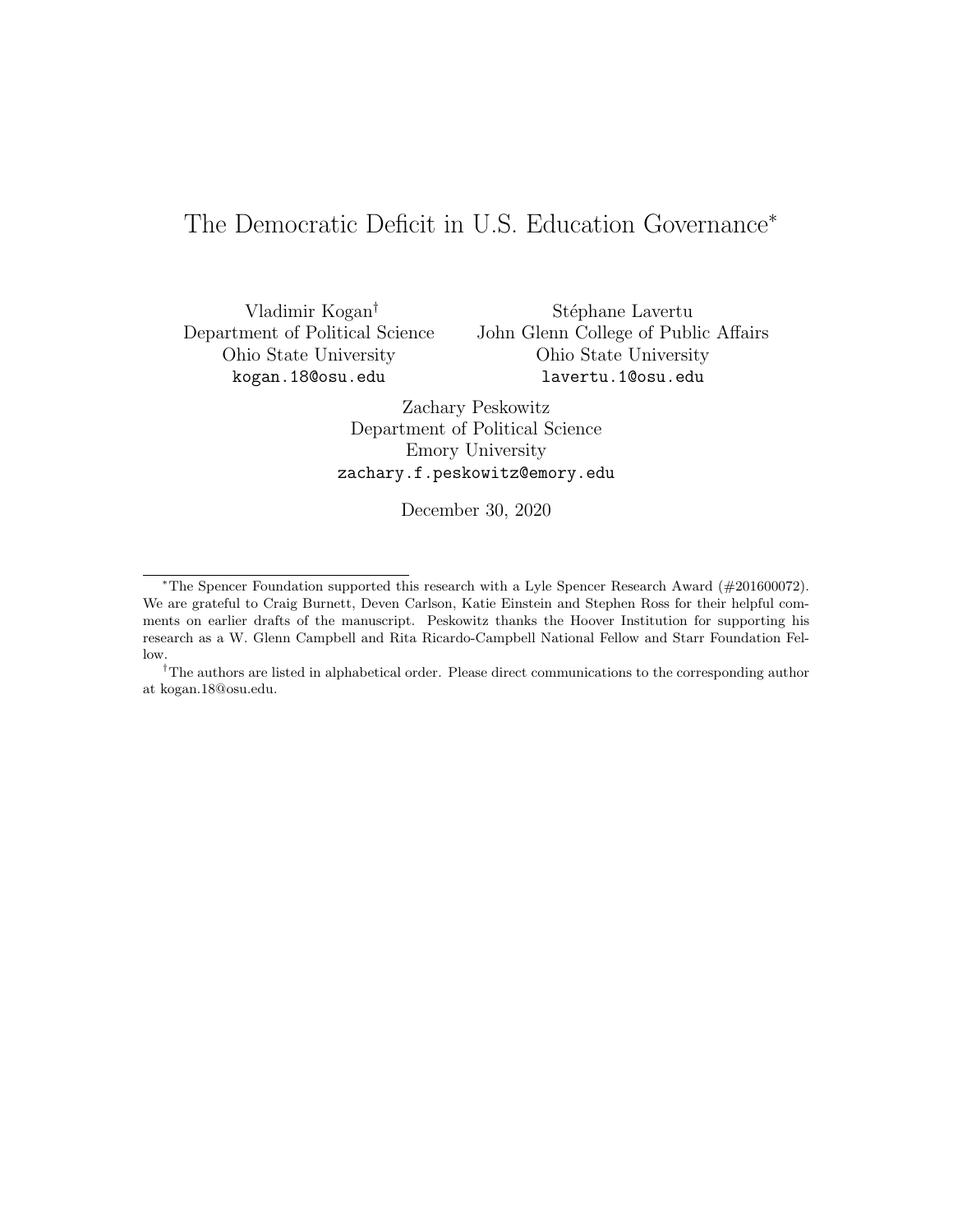#### Abstract

Political scientists have largely overlooked the democratic challenges inherent in the governance of U.S. public education—despite profound implications for educational delivery and, ultimately, social mobility and economic growth. In this study, we consider whether the interests of adult voters who elect school boards in each community are likely to be aligned with the educational needs of local students. Specifically, we compare voters and students in four states on several policy-relevant dimensions. Using official voter turnout records and rich microtargeting data, we document considerable demographic differences between voters who participate in school board elections and the students attending the schools that boards oversee. These gaps are most pronounced in majority nonwhite jurisdictions and school districts with the largest racial achievement gaps. Our novel analysis provides important context for understanding the political pressures facing school boards and their likely role in perpetuating educational and, ultimately, societal inequality.

Keywords: K-12 governance, school board elections, achievement gaps Word Count: 3,996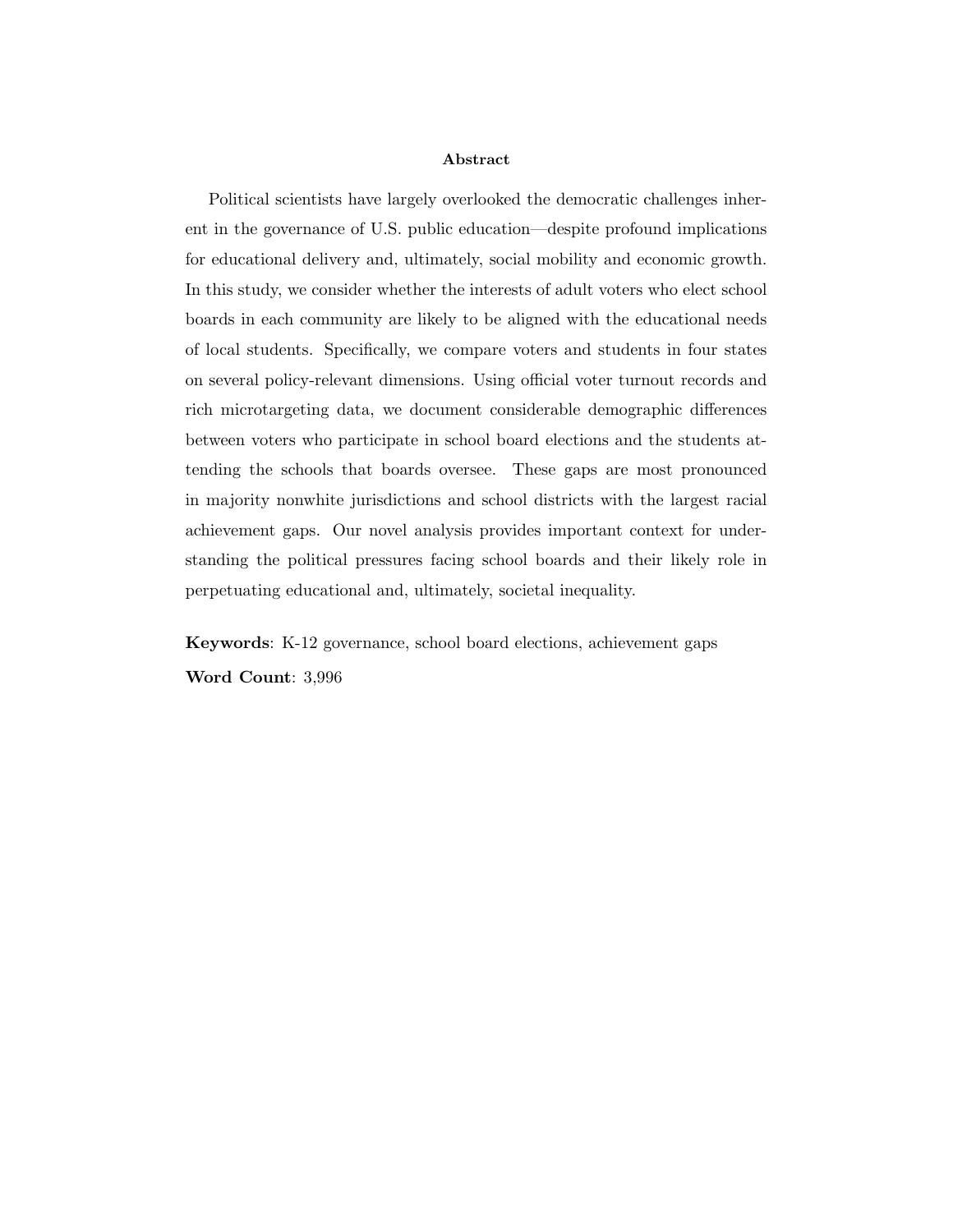V.O. Key recognized more than 70 years ago that "politicians and officials are under no compulsion to pay much heed to classes and groups of citizens who do not vote" (1949, p. 527). This insight motivates the empirical literature on political participation and efforts to narrow gaps in turnout (Lijphart 1997). Yet, political scientists have largely overlooked the dynamics of democratic representation in the context of U.S. public education. America's schools are governed by 13,500 independent school districts that exercise considerable discretion over matters such as budgeting, staffing, curriculum, student discipline, and school attendance boundaries. In most districts, such policies are set by elected school boards and have profound implications for educational delivery and, ultimately, social mobility and economic growth (Chetty and Hendren 2018, Hanushek and Woessmann 2015).

What makes school governance unique is that the primary beneficiaries—school children typically do not get to vote (Chubb and Moe 1990). Of course, parents participate in local elections and even childless voters have a stake in public education (Fischel 2005), but the incentives facing elected officials depend critically on the extent to which adults who vote in school board elections have children's educational interests in mind. For example, there is evidence that older and childless voters are reluctant to raise taxes to fund investments in public education—especially when the school-aged population looks quite different (in terms of race or ethnicity) than the electorate (e.g., see Brunner and Johnson 2016). Indeed, school tax referenda considered during off-cycle elections—when older and childless voters constitute a large share of voters relative to parents and racial minorities—are typically far more likely to fail (Kogan, Lavertu and Peskowitz 2018). In his classic study of New Haven, Dahl (1961) warned that high rates of private school enrollment in wealthier neighborhoods "generates latent opposition to increasing the outlays on public schools" and potentially lower expectations for educational excellence (p. 146). Tax rates, however, represent only one policy lever through which voters can influence local education.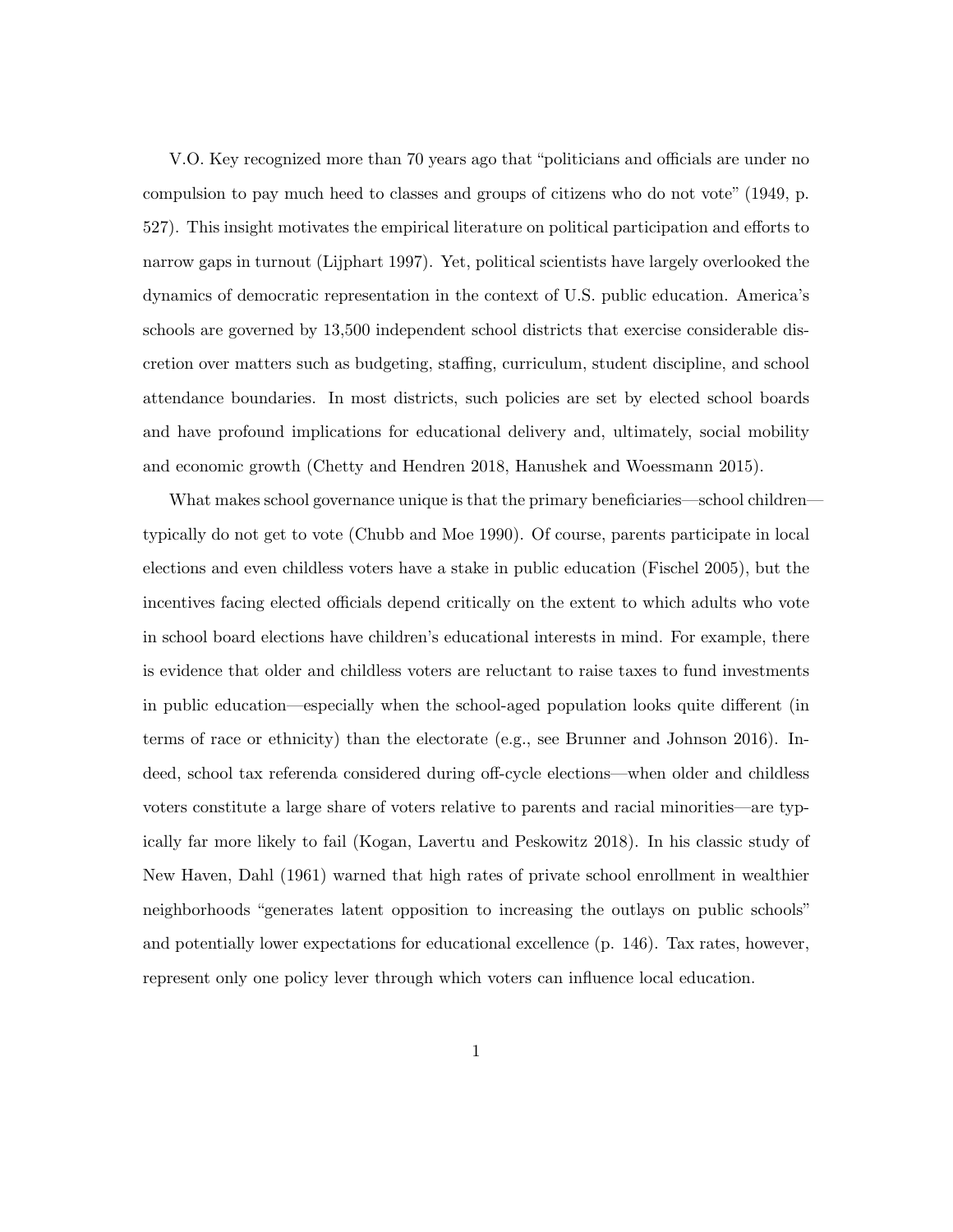The decision to delegate oversight of public schools in America to locally elected school boards is largely a historical accident. The Massachusetts Bay Colony tasked townships with providing public education in the 1600s (Danzberger 1992). When other colonies (and later, states) set up their own school systems, they borrowed heavily from Massachusetts. At various points in American history, however, education reformers recognized that this arrangement sometimes failed to serve the interests of students. The shift from one-room schoolhouses to larger grade-based schools in the first half of the 20th century led to substantial district consolidation—from over 200,000 school districts in 1910 to fewer than 20,000 by 1970—and a consequent loss of local control. During this period, school boards also increasingly ceded authority to oversee day-to-day school operations to professionally trained superintendents and teacher tenure and licensure laws curtailed the allocation of teaching jobs as political patronage. These reforms arguably contributed to the historic gains in educational attainment that were realized in the subsequent decades (Tyack 1974).

Today, America's education system faces potentially significant representational challenges that earlier waves of governance reform left unaddressed. For example, since 2014, racial and ethnic minorities have made up the majority of America's public school enrollments, with the white share projected to continue shrinking in the coming years. However, more than 80 percent of school board members remain white (Hess and Meeks 2010) and American schools have made only modest progress in closing sizeable racial achievement gaps. In this letter, we consider whether local democracy may exacerbate such educational and representational inequities. Specifically, we provide the first systematic examination of the voters who participate in local school board elections and assess how representative these electorates are of local student bodies. Our analysis combines two sources of administrative data—official voter files and information about the composition and achievement of students attending public schools in four states—to document a sharp demographic discon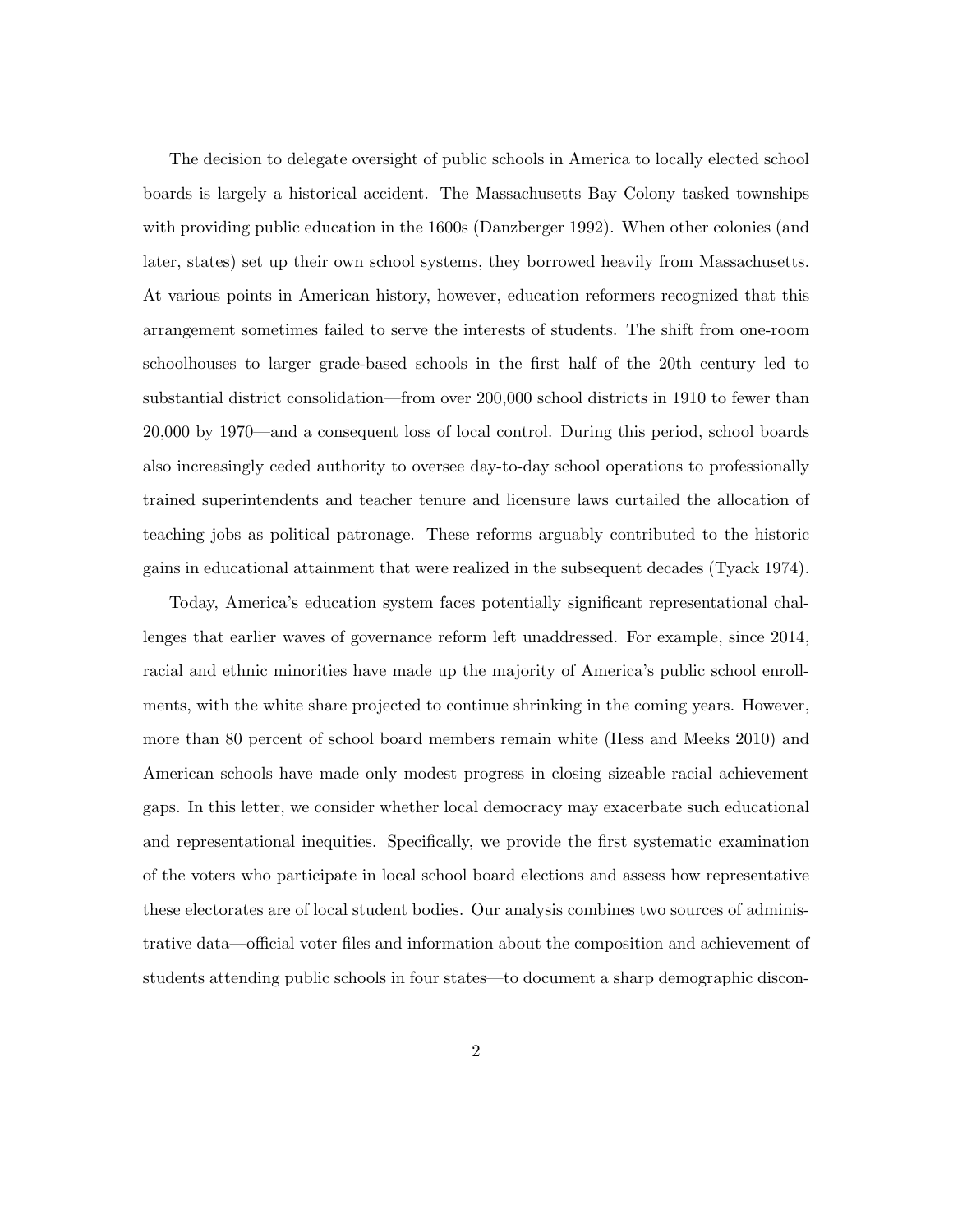nect between the students public schools educate and the voters who select their governing boards.

We document three important patterns. First, the majority of voters who cast ballots in school board elections do not actually have children who attend local schools. Second, the voters in these elections often look very different from the students these schools serve. We show that the gap is most pronounced in terms of race and ethnicity, with majority-white electorates determining the outcome of school board elections in more than two-thirds of the majority-nonwhite school districts in our sample. Third, and perhaps most worrying, the magnitude of the representational gap is associated with disparities in student achievement. Specifically, the achievement gap between white and nonwhite students tends to be larger in districts where the electorate looks most dissimilar from the student population. Although we do not argue that these correlations are causal, they suggest that school board members likely face the least political pressure to close racial achievement gaps in precisely the districts where these gaps are largest. These results may help explain why many school board members report that voters do not hold them accountable for taking steps to narrow the gaps (Flavin and Hartney 2017). Overall, our findings suggest that local democratic processes may be ill equipped to serve the educational interests of many public school students.

### Data Sources

To identify voters participating in local school board elections, we use validated turnout from official voter files. We obtained this information from Catalist, a national microtargeting vendor that works primarily with political campaigns.

We focus specifically on California, Illinois, Ohio, and Oklahoma, four large states with numerous school districts and, crucially, significant racial variation in the composition of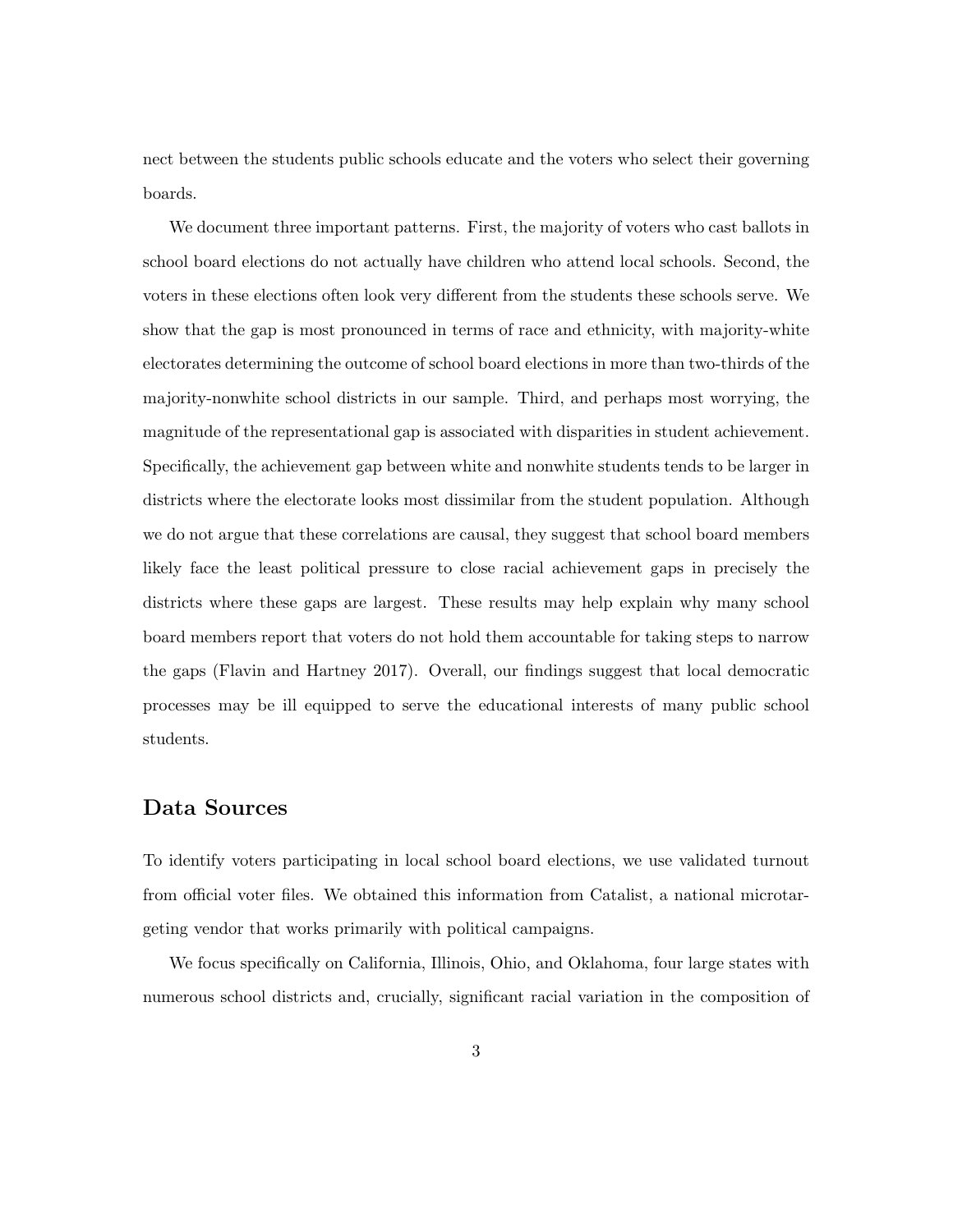students. In the latter three states, local school board elections are held on uniform offcycle dates, and we identify the individuals recorded as having voted on these dates. In California, school board election timing varies considerably across and within districts, so we identify the dates relevant for each district using election results maintained by the California Election Data Archive.

We also take advantage of additional demographic information recorded in the Catalist database. Specifically, we observe the predicted race of each voter, estimated using a Bayesian procedure that combines Census racial surname distributions with the demographic composition of the Census block in which each voter resides. This procedure is widely used by empirical researchers for similar applications (Imai and Khanna 2016) and has a 90 percent accuracy rate, according to several validation studies. While we feature the Catalist estimates in our analysis, we show in the Supplemental Appendix that even the most conservative adjustments for measurement error do not affect our key results. In addition, for each voter, we observe the estimated family income and the likelihood that at least one child under the age of 18 lives in the household. These variables were sourced from InfoUSA, a major vendor of consumer data.

The Catalist records are most complete starting in 2008, so we limit our sample to elections held in each state between 2008 and 2016. We calculate the racial and income breakdown in the electorate as well as the proportion of voters who may have children for each election, and then we average these compositional measures across all election dates observed for each school district to obtain one observation per district. Catalist updates its records in real time, which means we observe the school district in which each voter currently resides, as opposed to the school district of residence at the time of each election. As we discuss in the Supplemental Appendix, however, measurement error due to voter migration is unlikely to affect our estimates.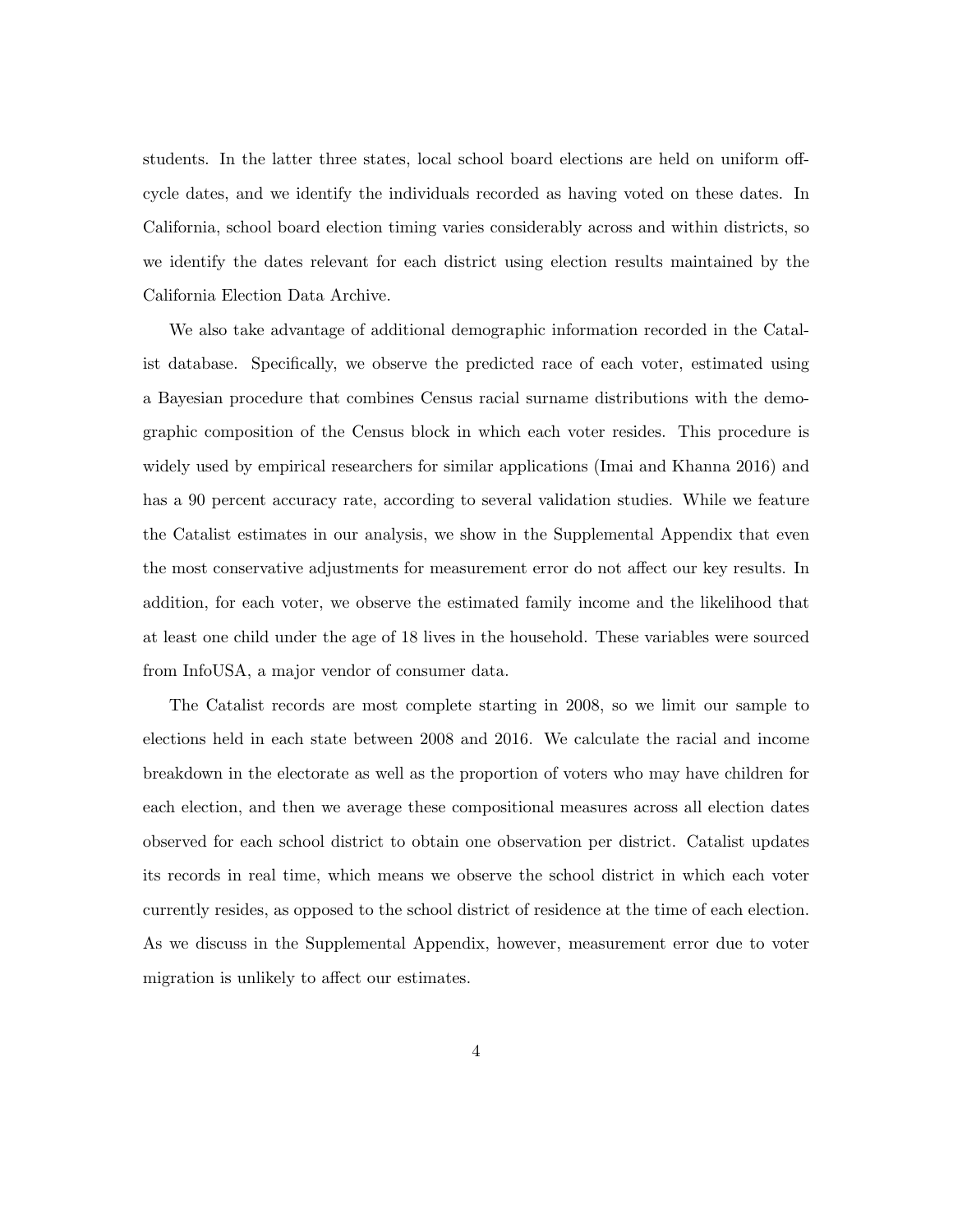Using these data, we construct voter composition measures for at least 70 percent of the school districts in each of our four states.<sup>1</sup> To obtain information on students attending local schools, we rely on records from the Stanford Education Data Archive (SEDA) (Reardon et al. 2017). This collection includes student demographic data for each district compiled from federal sources as well as achievement estimates based on test scores states reported to the U.S. Department of Education. In the data, we observe the racial composition of students in each school district as well as the share of students who qualify for free and reduced-price lunch, which we use as a proxy for socioeconomic status. When examining achievement gaps between racial subgroups, we are limited to districts with at least 20 students in each student subgroup. We present a variety of descriptive statistics in the Supplemental Appendix.

### Results

In the sections that follow, we describe the composition of the electorate in each school district in terms of race and how many voters have children in the household. We also compare the racial demographics of students to the demographics of the electorate in each district. We then calculate the differences between voters and students and examine how these are associated with racial achievement gaps.

#### Child in Household

As we noted earlier, evidence suggests that parents may have different educational policy preferences than childless voters. While we cannot observe parental status directly, we do observe an important proxy—the probability that each voter has a child in the household.

<sup>&</sup>lt;sup>1</sup>We drop California districts with ward elections from our sample. For Oklahoma, we also limit our sample to districts for which we observe election results because school board elections may be cancelled in cases where too few candidates run.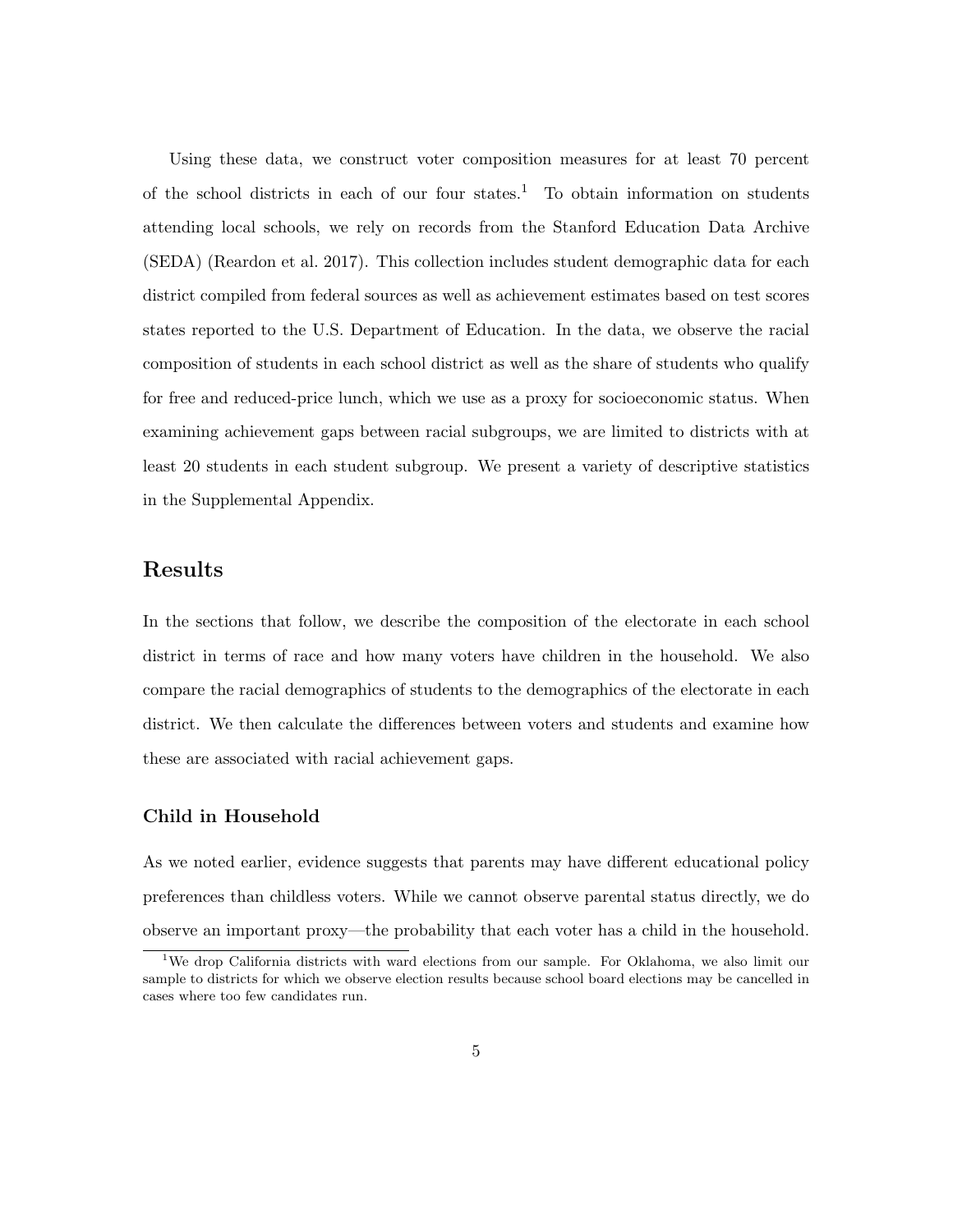

Figure 1: Percent of voters in each district whose likelihood of having a child is "possible" or "likely"

This probability is coded into one of three categories in the Catalist data: child "likely," "possible," and "unlikely." To err on the side of over-estimating the number of voters with children, we combine voters whose probability of having a child is classified as either "likely" or "possible" into a single category of potential parent-voters.

Figure 1 plots the distribution for the fraction of voters who fall into this combined category using violin plots. The plot for each state provides a visual representation of the distribution of observations, showing the median and interquartile range for the percent of voters in each district with children possibly present in the household, with a density plot overlayed on top. Strikingly, the figure shows that the majority of voters in a typical school board election in each of the four states we examine is "unlikely" to have children.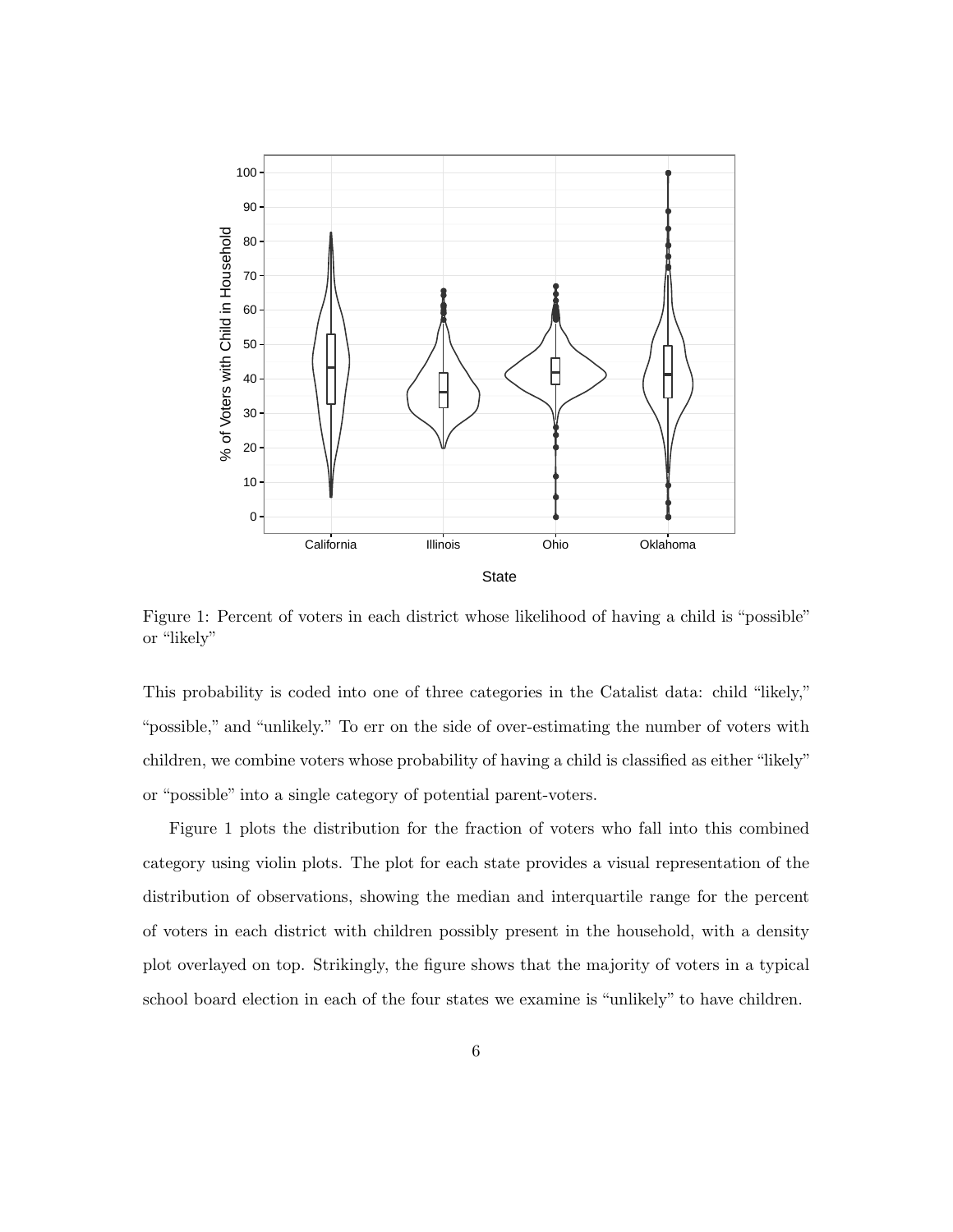#### Voter Race

Of course, parents are not the only adults likely to have a significant personal stake in the performance of public schools, so the distributions in Figure 1 do not by themselves imply that voter and student interests are out of sync. We now turn to comparing and contrasting voters and students on other dimensions likely to be of particular consequence for local education policy. Race represents one such dimension, given the persistently high segregation of American schools. While much of the segregation is driven by racial disparities between school districts (Reardon, Yun and Eitle 2000), there is also evidence of considerable racial sorting within districts. Due both to high levels of housing segregation and intentional gerrymandering of school attendance boundaries, students of different races frequently attend different schools (Richards 2014). Because of the strong correlations between student race and school assignments, a systematic skew in the racial composition of the local electorate may have important downstream consequences (e.g., for how resources are allocated among school buildings within a district).

Figure 2 plots white students' share of overall enrollment in each school district on the x-axis against white voters' share of the electorate. The figure presents a binned scatter plot for each state, combining districts with similar student racial compositions and plotting the average voter composition for each group of districts on the y-axis. The bottom of each panel also includes a rug plot illustrating the distribution of student composition for the district sample in each state.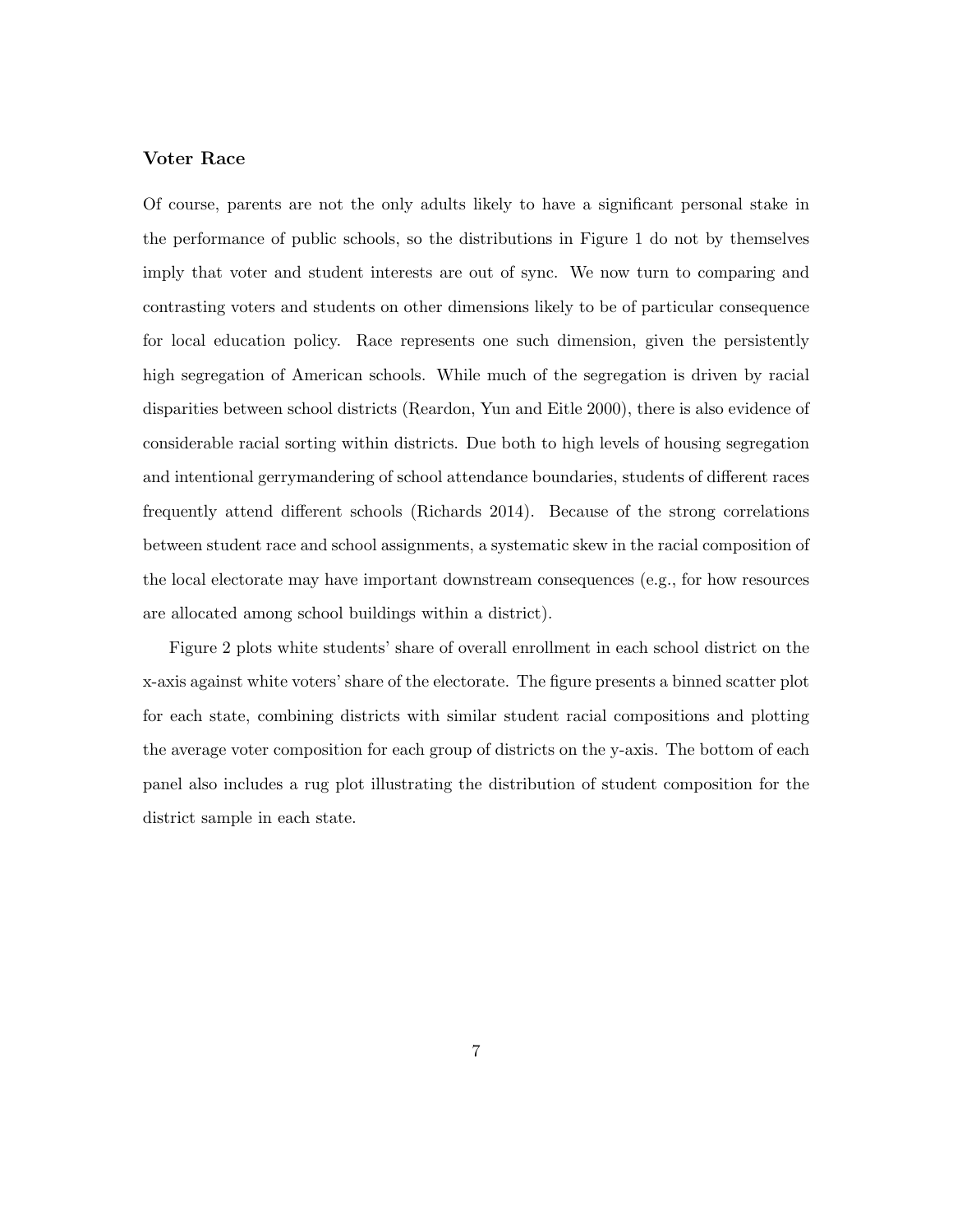

Figure 2: Racial composition of school board electorate vs. students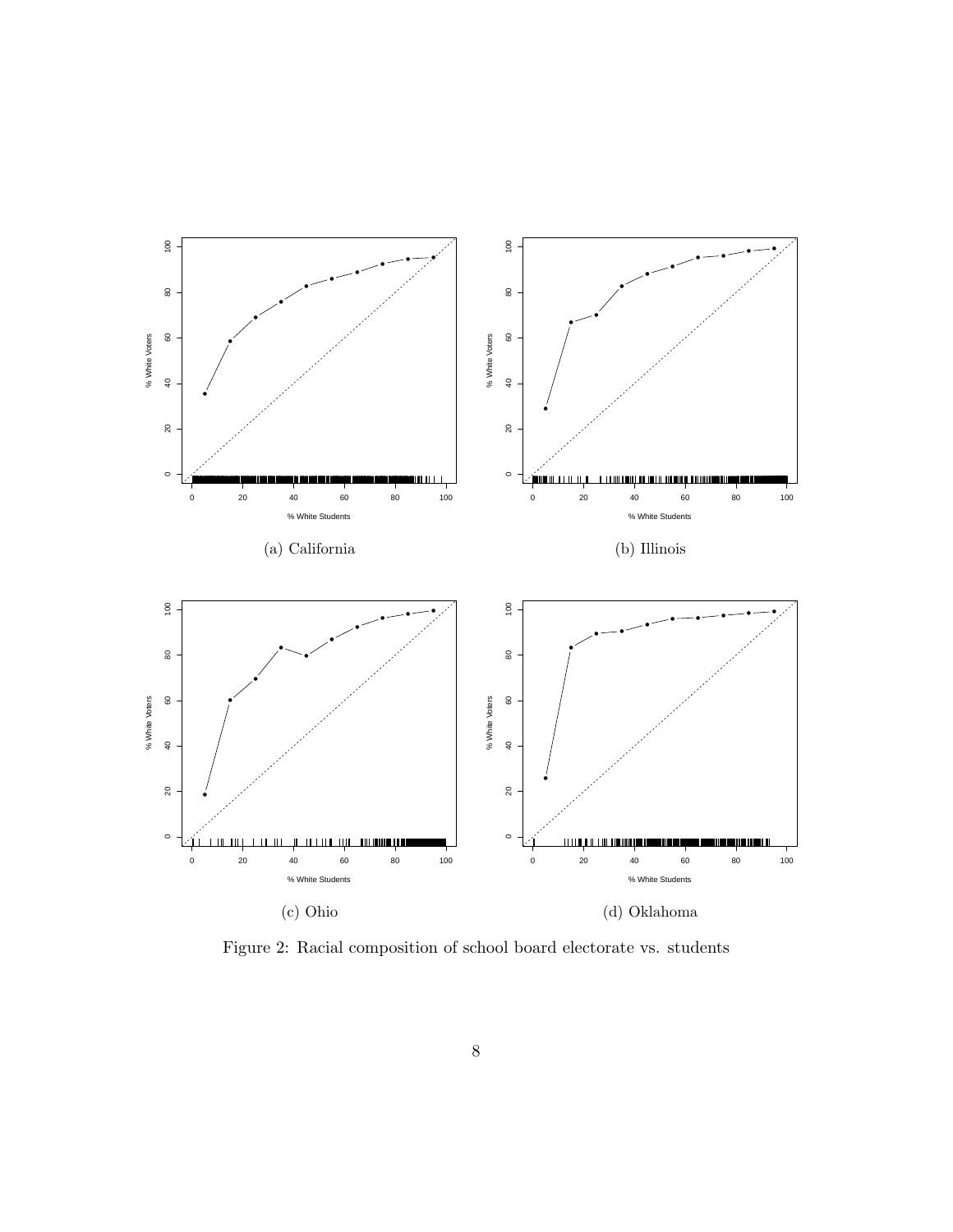Across all four states, the figure shows a pronounced racial incongruence, with a much whiter school board electorate than the corresponding student body. The magnitude of the skew is quite large—in each state, the electorate typically becomes majority-white when white student enrollment reaches just 20 percent of the district total. In Table 1 we focus on districts where the majority of students are nonwhite. Strikingly, we find that the typical electorate in these districts is, on average, at least 60 percent white. Indeed, at least two-thirds of the majority nonwhite districts in our sample are nevertheless governed by school boards chosen by majority-white electorates.

|                                    | California Illinois |            | Ohio  | Oklahoma   |
|------------------------------------|---------------------|------------|-------|------------|
| <b>Majority Nonwhite Districts</b> | -439                | 92         | 28    | 106        |
| $(\%$ of all districts)            | $(58.8\%)$          | $(14.6\%)$ | (5%)  | $(27.4\%)$ |
| Average White Voter Share          | $59.2\%$            | 59.4%      | 63.7% | $90.2\%$   |
| White Voter Majority               | $68.4\%$            | 64.1%      | 78.6% | 98.1%      |

Table 1: Most majority-nonwhite school districts have majority-white electorates

We report comparable figures for socioeconomic status in the Supplemental Appendix.

#### Racial Achievement Gaps

If elected office holders respond to the preferences of the electorate, systematic political under-representation of some segments of the population could give rise to public policies that entrench inequities.

Given the over-representation of white voters in the electorate we document above, one area where these dynamics could prove consequential is in efforts to close academic achievement gaps between student subgroups. Although it is widely known that white students tend to out-perform their Black and Hispanic peers on average, recent research shows that racial achievement gaps vary considerably across geographic areas even after accounting for differences in economic resource disparities between groups (Reardon, Kalogrides and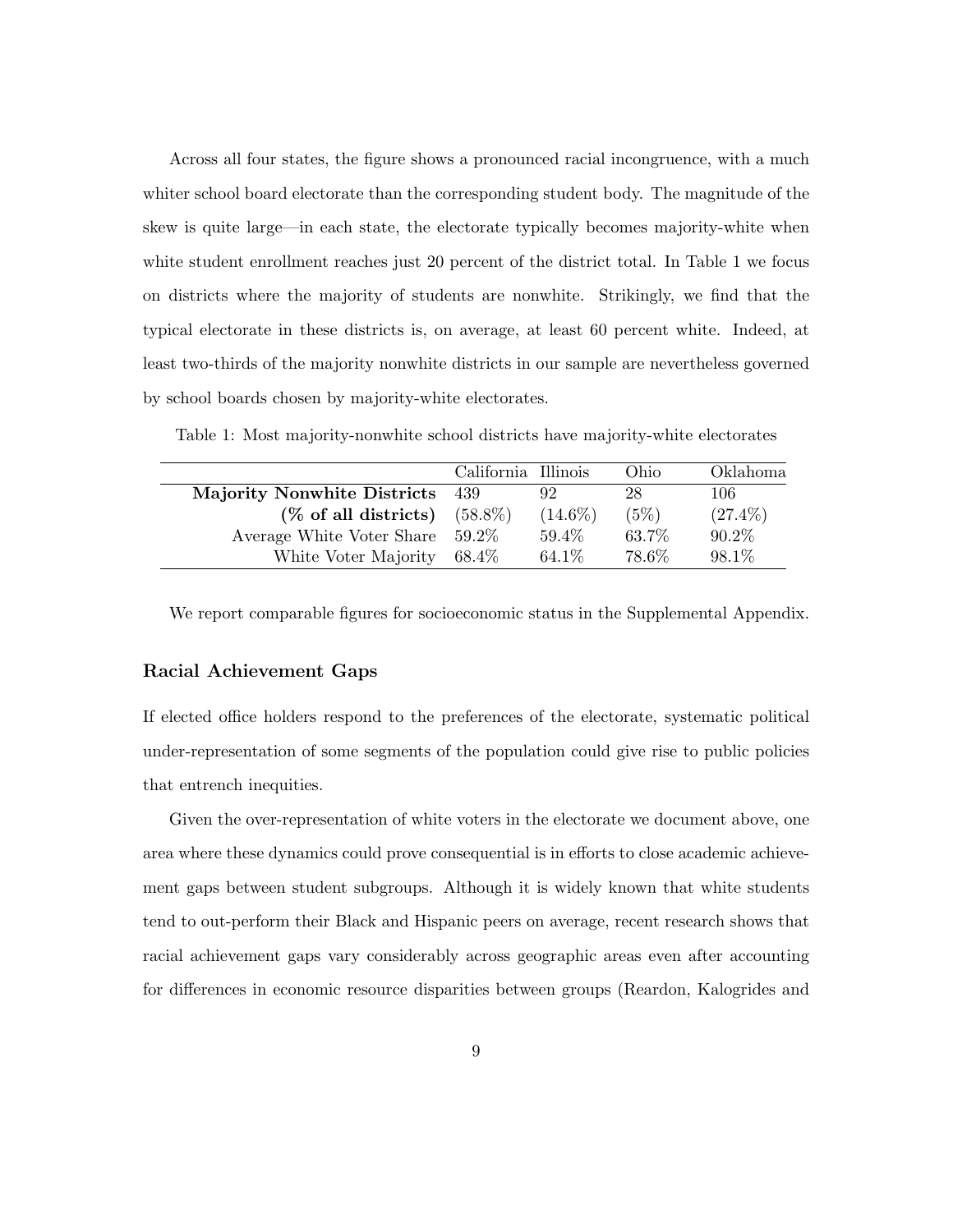Shores 2019).

In Figure 3 below, we examine whether the racial achievement gaps map onto representational shortfalls using California as an example. We continue to use a binned scatter plot for visual presentation, although the x-axis now corresponds to the shortfall in political participation—defined as the difference between the white share of the electorate and the white share of student enrollment. Thus, larger values correspond to a less representative voter population. On the y-axis, the figure plots the average white-Hispanic achievement gap for each district bin. We also overlay the predicted regression line, estimated using the raw (unbinned) data. The regression line has a significant positive slope, indicating that the gap between the achievement of white and Hispanic students is more pronounced in districts where white voters are most over-represented in the electorate.

While the figure depicts the simple bivariate relationships, we present full multivariate results in Table 2 that control for student socioeconomic status, student race, and district type. For each state, we also estimate specifications that include commuting zone fixed effects, essentially leveraging variation among geographically proximate school districts.<sup>2</sup> These additional controls do not change the substantive results, nor does the use of precision weights provided in the SEDA data. In each case, we find that increasing white overrepresentation in the electorate by one percentage point is associated with an increase in the white-Hispanic achievement gap on the order of between 0.005 and 0.01 standard deviations (although the effect is as large as 0.02 in Illinois in some specifications). We provide comparable estimates for the white-Black achievement gap in the Supplemental Appendix.<sup>3</sup>

These associations are substantively large. In the average California district, for exam-

 $2$ The table excludes Ohio because there are too few districts with a sufficient number of Hispanic students to be included in the SEDA data.

<sup>3</sup>Oklahoma is excluded from the white-Black achievement analysis from because few districts enroll enough Black students to be included in the SEDA data.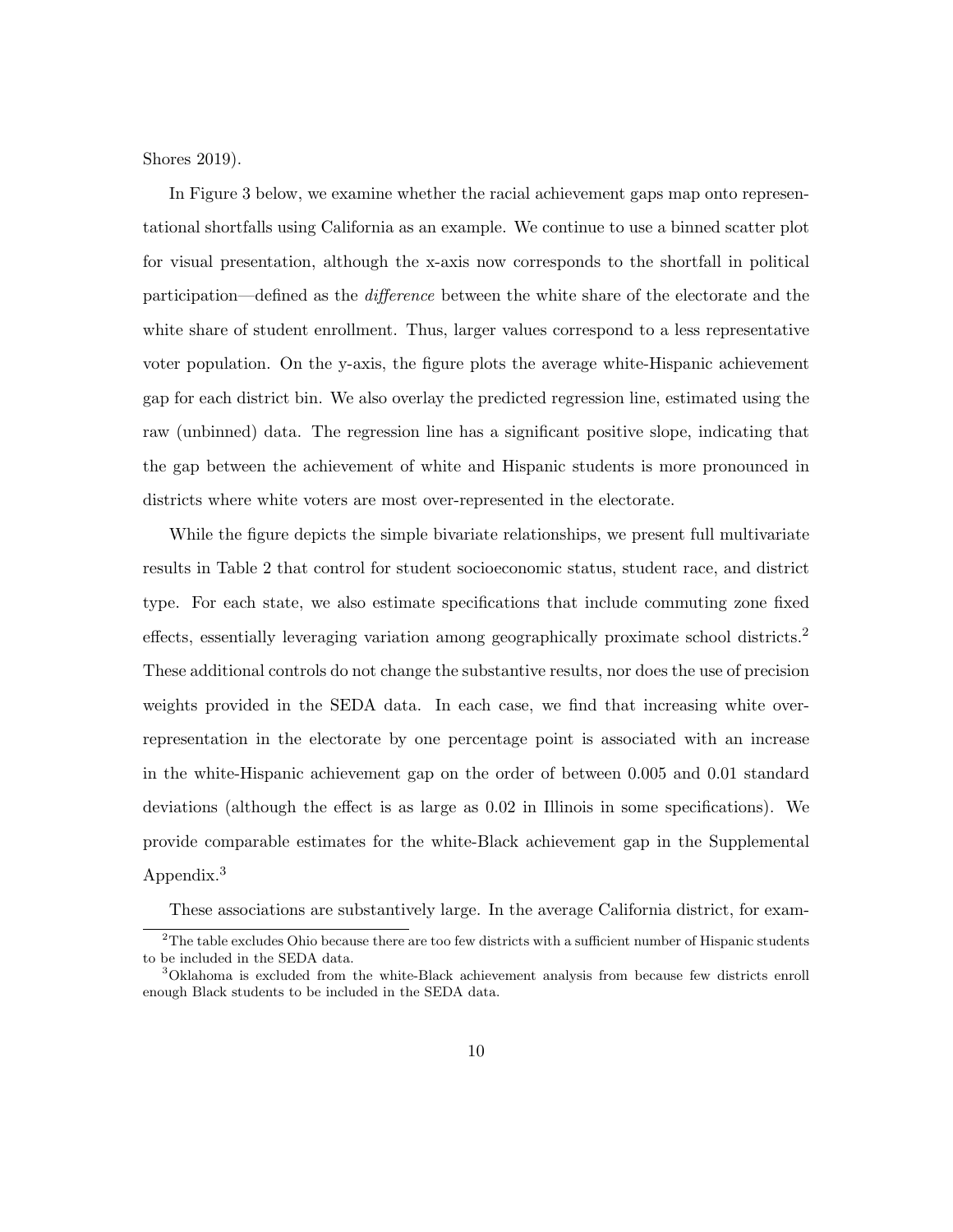

Figure 3: A whiter electorate, relative to student population, is associated with larger white-Hispanic achievement gaps in California

ple, the electorate is 30 percentage point whiter than the student body. That corresponds to a roughly 0.2 standard deviation white-Hispanic achievement gap—equivalent to more than half a year of learning (Hill et al. 2008) or about a third of the average difference in the performance of these two groups nationally (Reardon, Kalogrides and Shores 2019).

Of course, we do not claim that these correlations are causal. It is likely that a number of other variables simultaneously affect both political participation and student achievement. Nevertheless, we believe the associations are substantively and politically impor-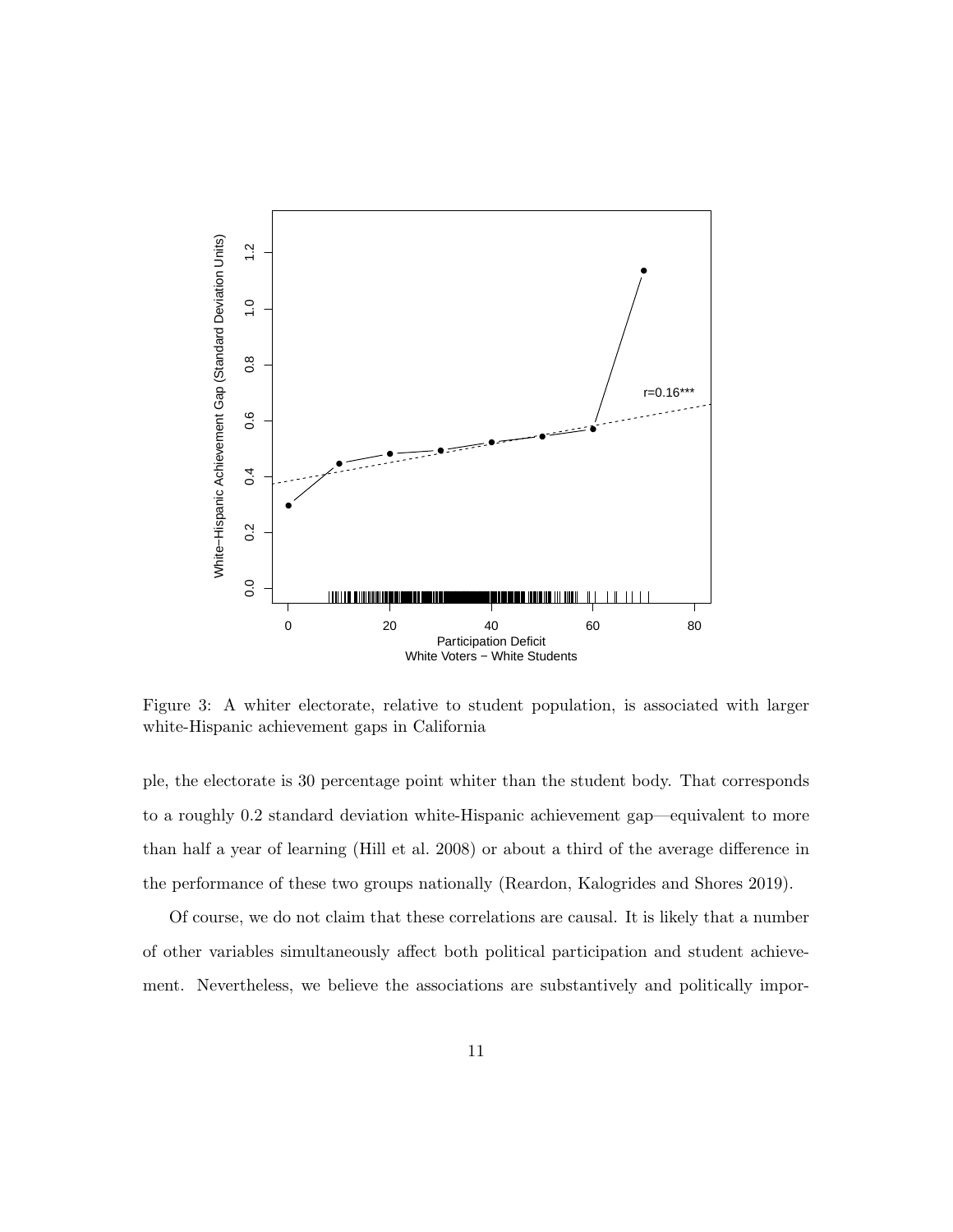| White-Hispanic Achievement Gap (SDs) |            |            |             |            |            |            |
|--------------------------------------|------------|------------|-------------|------------|------------|------------|
|                                      | (1)        | (2)        | (3)         | (4)        | (5)        | (6)        |
| California                           |            |            |             |            |            |            |
| Representational Gap                 | $0.003***$ | $0.008***$ | $0.007***$  | $0.003***$ | $0.009***$ | $0.007***$ |
|                                      | (0.001)    | (0.001)    | (0.001)     | (0.001)    | (0.001)    | (0.001)    |
| Demographic Controls                 | N          | Y          | Υ           | N          | Υ          | Y          |
| Commute Zone FEs                     | N          | N          | Y           | N          | N          | Y          |
| Precision Weights                    | N          | N          | N           | Y          | Y          | Y          |
| Districts                            | 422        | 422        | 422         | 422        | 422        | 422        |
| $\mathbf{R}^2$                       | 0.027      | 0.330      | 0.426       | 0.024      | 0.341      | 0.456      |
| Adjusted $R^2$                       | 0.025      | 0.320      | 0.394       | 0.021      | 0.332      | 0.426      |
| <i>Illinois</i>                      |            |            |             |            |            |            |
| Representational Gap                 | 0.001      | $0.009***$ | $0.009***$  | 0.002      | $0.021***$ | $0.021***$ |
|                                      | (0.001)    | (0.002)    | (0.002)     | (0.001)    | (0.003)    | (0.003)    |
| Demographic Controls                 | N          | Y          | Υ           | N          | Y          | Y          |
| Commute Zone FEs                     | N          | N          | Y           | N          | N          | Y          |
| Precision Weights                    | N          | N          | N           | Y          | Y          | Y          |
| <b>Districts</b>                     | 150        | 150        | 150         | 150        | 150        | 150        |
| $\mathbf{R}^2$                       | 0.003      | 0.371      | 0.433       | 0.014      | 0.451      | 0.487      |
| Adjusted $R^2$                       | $-0.004$   | 0.345      | 0.355       | 0.008      | 0.428      | 0.416      |
| Oklahoma                             |            |            |             |            |            |            |
| Representational Gap                 | 0.001      | 0.004      | 0.006       | $0.003***$ | $0.009***$ | $0.008**$  |
|                                      | (0.001)    | (0.005)    | (0.006)     | (0.001)    | (0.003)    | (0.003)    |
| Demographic Controls                 | N          | Y          | Υ           | N          | Y          | Y          |
| Commute Zone FEs                     | N          | N          | Y           | N          | N          | Y          |
| Precision Weights                    | N          | N          | $\mathbf N$ | Y          | Y          | Y          |
| <b>Districts</b>                     | 45         | 45         | 45          | 45         | 45         | 45         |
| $R^2$                                | 0.005      | 0.212      | 0.451       | 0.128      | 0.684      | 0.841      |
| Adjusted $R^2$                       | $-0.018$   | 0.088      | 0.033       | 0.108      | 0.634      | 0.720      |

Table 2: Hispanic students most underperform whites in districts with least representative electorates

 $^*{\rm p}$  < .1;  $^{**}{\rm p}$  < .05;  $^{***}{\rm p}$  < .01

Note: Dem. controls include % FRPL, % white student enrollment, and district type (urban, suburban, town, or rural).

tant. If elected officials are motivated to respond to voter preferences, our results suggest that school board members face the least political pressure to address persistent racial achievement gaps in precisely the districts where these gaps are largest because minority populations are most politically under-represented in these jurisdictions.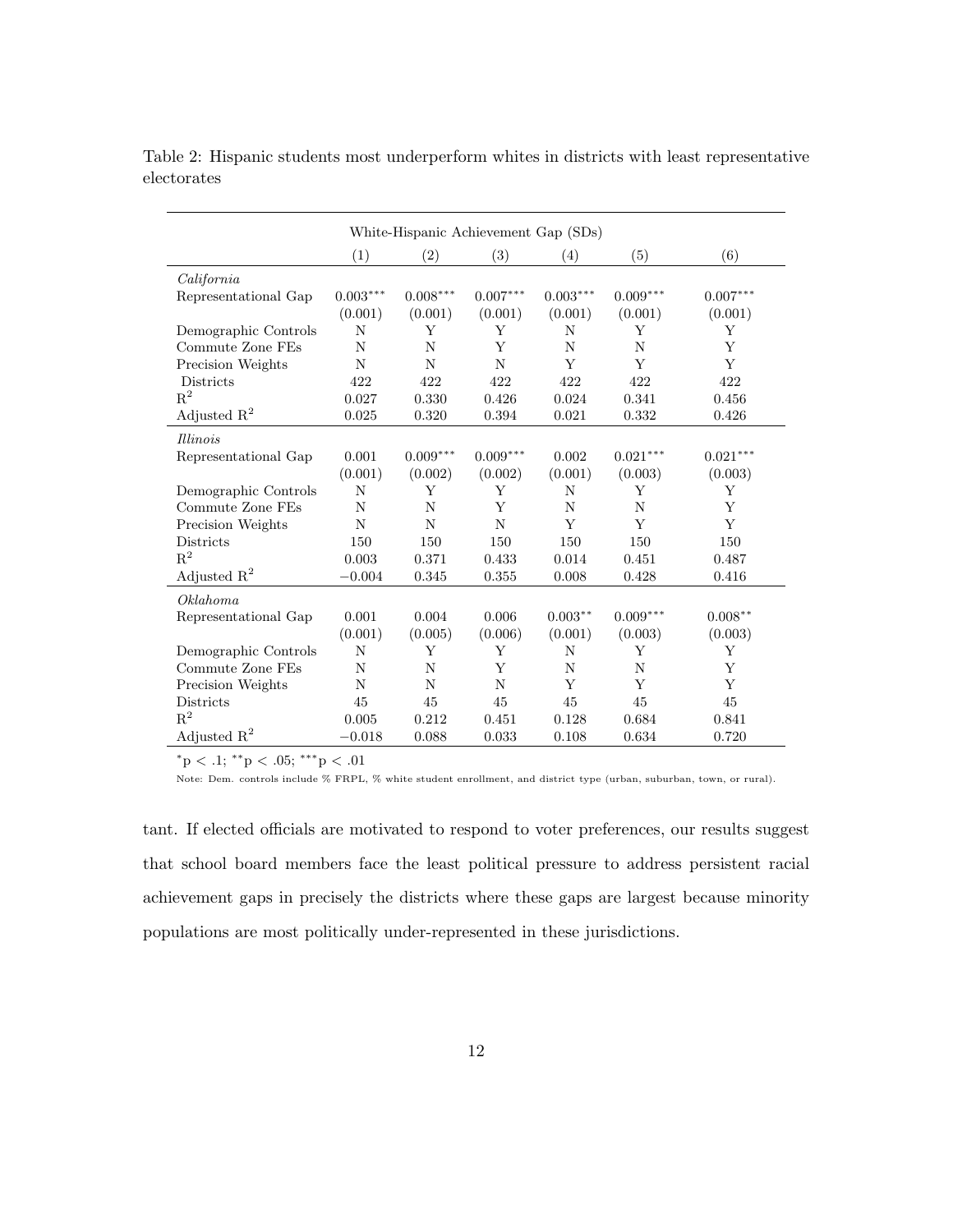### Conclusion

A growing body of research has documented troubling disparities in the governance of American public schools. School board members remain overwhelmingly white (Hess and Meeks 2010), reside disproportionately in more affluent and whiter neighborhoods (Bartanen et al. 2018), and do not believe they are held electorally responsible for closing racial achievement gaps (Flavin and Hartney 2017). Our analysis reveals the underlying electoral processes through which these disparities likely emerge. We show that most of those who cast ballots in school board elections do not have children enrolled in local schools and do not resemble the students schools educate. This demographic disconnect is most pronounced in terms of race, with most majority-nonwhite districts having a majority-white electorate. We also demonstrate that these representational deficits are most notable in districts with the largest racial achievement gaps.

While we do not examine the causes of these disparities in political participation, the Supplemental Appendix provides evidence that they are driven both by differences in voter eligibility among racial groups and shortfalls in turnout among eligible voters. Reforms such as moving school board elections to coincide with higher-turnout national elections would likely boost the political representation of households with children and increase the racial diversity of the electorate (Kogan, Lavertu and Peskowitz 2018). Nevertheless, significant disparities would almost certainly remain.

Taking these representational deficits into account is important for designing policy interventions that improve educational opportunity for all students. For example, recent research has shown that nearly 90 percent of the variation in racial achievement gaps is observed within states, suggesting that interventions designed to close these gaps should be targeted to address local needs. Although we do not argue that disparities in political participation are the cause of achievement shortfalls among nonwhite students, our findings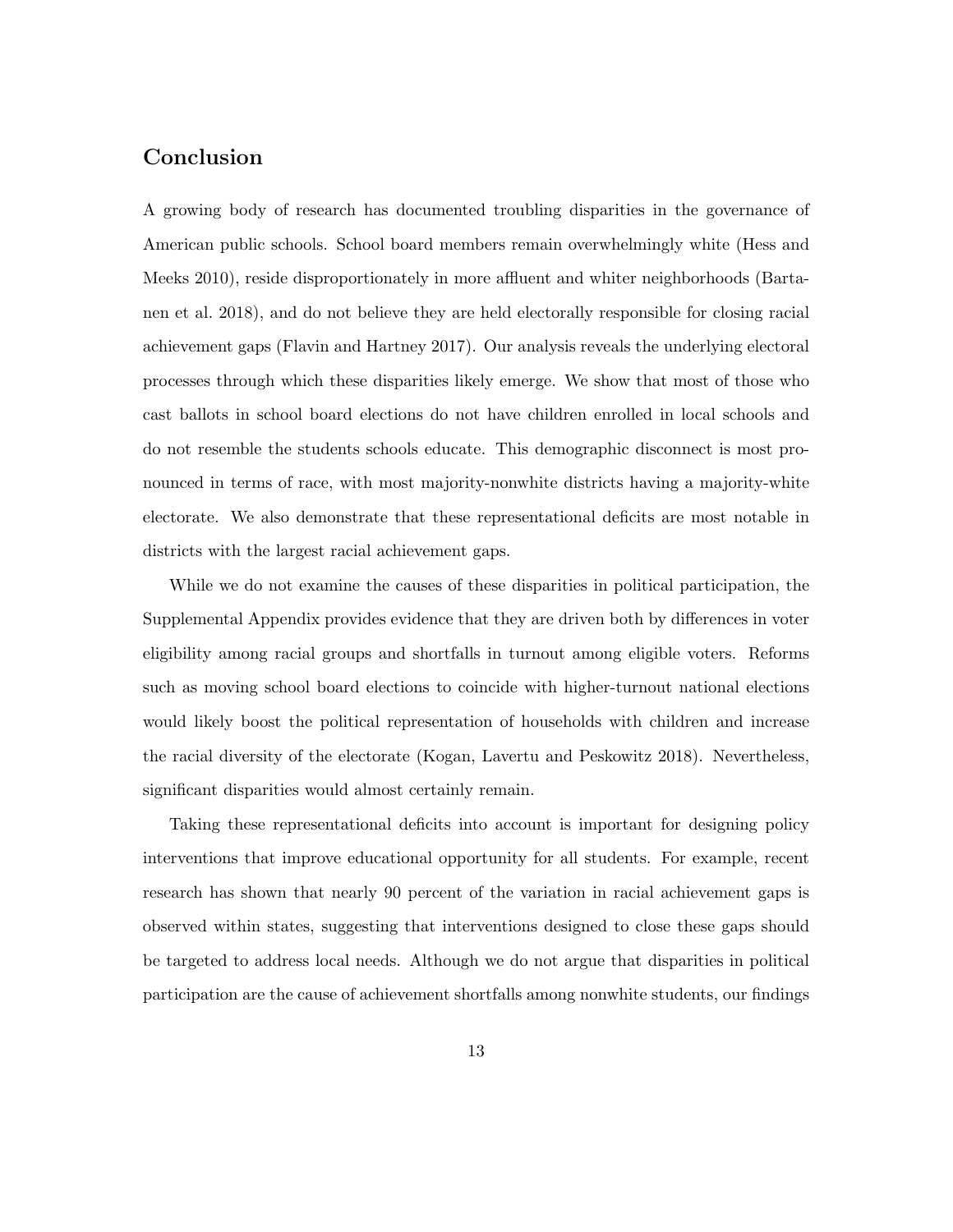suggest that local school districts may not be politically motivated to address these gaps.

We close with an example that highlights the importance of accounting for these electoral realities, and the risk of ignoring participation disparities, when delegating authority to local school districts. In 2013, California overhauled its state school funding formula, consolidating a series of categorical programs into a single "local control funding formula" that directs more state money to districts enrolling larger numbers of English learners and impoverished students. Reflecting Gov. Jerry Brown's belief in the principle of "subsidiarity"—the idea that policy decisions are best made at the lowest level possible the funds came with few strings attached and local districts had discretion in allocating these resources to serve high-need students. Although the reform was effective in channeling more state funds to districts serving larger disadvantaged student populations, recent analyses showed that only a fraction of these dollars ultimately reached schools enrolling the most disadvantaged students (Silberstein and Roza 2020). A state audit concluded that the new policy "has not ensured that funding is benefiting intended student groups and closing achievement gaps" (Auditor of the State of California 2019). Other independent evaluations also found little evidence that the extra money was effective in closing student achievement gaps (California Legislative Analyst's Office 2018).

The inequitable outcomes in California and the diversion of funds intended for high-need students likely would not have surprised V.O. Key. When disadvantaged groups are poorly represented in the political process, local elected officials may not have strong incentives to make decisions with their interests in mind.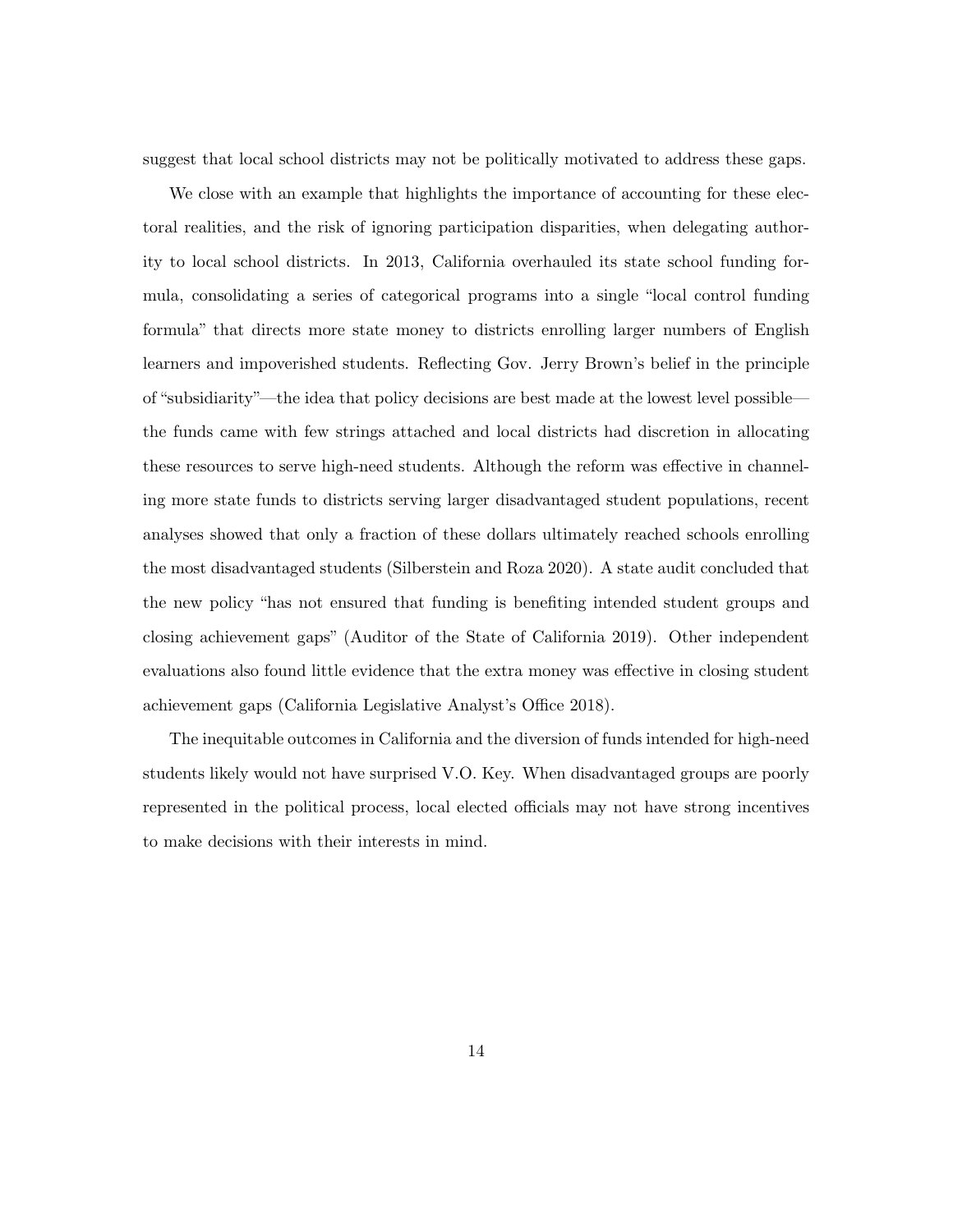### References

- Auditor of the State of California. 2019. "K-12 Local Control Funding.". http://www. auditor.ca.gov/pdfs/reports/2019-101.pdf.
- Bartanen, Brendan, Jason A. Grissom, Ela Joshi and Marc Meredith. 2018. "Mapping Inequalities in Local Political Representation: Evidence from Ohio School Boards." AERA Open 4(4):1–19.
- Brunner, Eric J. and Erik B. Johnson. 2016. "Intergenerational Conflict and the Political Economy of Higher Education." Journal of Urban Economics 91:73–87.
- California Legislative Analyst's Office. 2018. "Overview of Local Control Funding Formula.". https://lao.ca.gov/handouts/education/2018/Overview-LCFF-041018. pdf.
- Chetty, Raj and Nathaniel Hendren. 2018. "The Impacts of Neighborhoods on Intergenerational Mobility II: County-Level Estimates." Journal of Public Economics 133(3):1163– 1228,.
- Chubb, John E. and Terry M. Moe. 1990. Politics, Markets, and America's Schools. Washington, DC: Brookings Institution Press.
- Dahl, Robert A. 1961. Who Governs? Democracy and Power in an American City. New Haven: Yale University Press.
- Danzberger, Jacqueline P. 1992. School Boards: A Troubled American Institution. In Facing the Challenge: The Report of the Twentieth Century Fund Task Force on School Governance. Twentieth Century Fund Press.
- Fischel, William A. 2005. The Homevoter Hypothesis: How Home Values Influence Local Government Taxation, School Finance, and Land-Use Policies. Cambridge, MA: Harvard University Press.
- Flavin, Patrick and Michael T. Hartney. 2017. "Racial Inequality in Democratic Accountability: Evidence from Retrospective Voting in Local Elections." American Journal of Political Science 61(3):684–697.
- Hanushek, Eric A. and Ludger Woessmann. 2015. *The Knowledge Capital of Nations:* Education and the Economics of Growth. Cambridge, MA: MIT Press.
- Hess, Frederick M. and Olivia Meeks. 2010. School Boards Circa 2010: Governance in the Accountability Era. Washington, DC: National School Boards Association, Thomas B. Fordham Institute, and Iowa School Boards Foundation.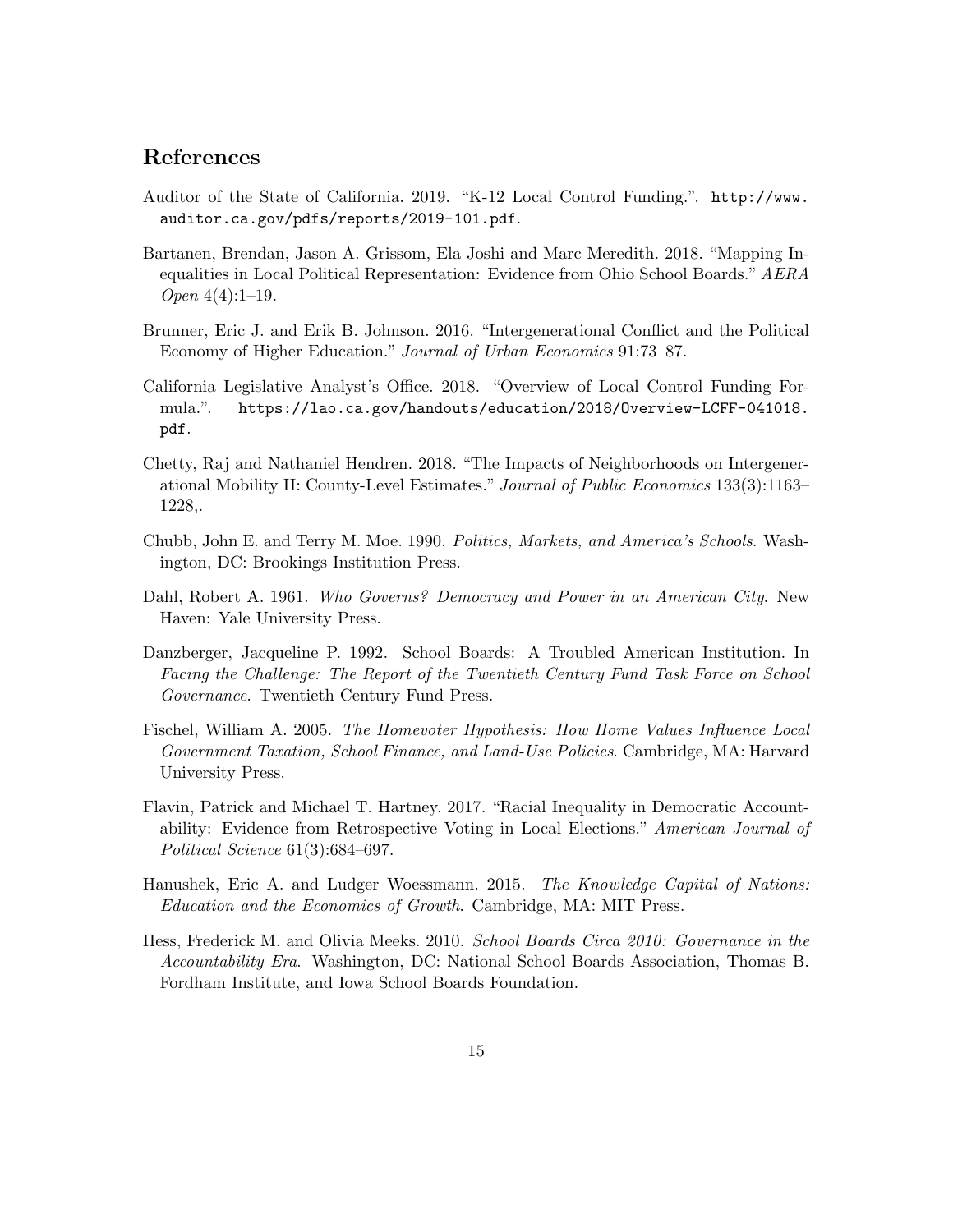- Hill, Carolyn J., Howard S. Bloom, Alison Rebeck Black and Mark W. Lipsey. 2008. "Empirical Benchmarks for Interpreting Effect Sizes in Research." Child Development Perspectives 2(3):172–177.
- Imai, Kosuke and Kabir Khanna. 2016. "Improving Ecological Inference by Predicting Individual Ethnicity from Voter Registration Records." Political Analysis 24(2):263–272.
- Key, V.O. 1949. Southern Politics in State and Nation. New York, NY: Vintage Books.
- Kogan, Vladimir, Stéphane Lavertu and Zachary Peskowitz. 2018. "Election Timing, Electorate Composition, and Policy Outcomes: Evidence from School Districts." American Journal of Political Science 62(3):637–651.
- Lijphart, Arend. 1997. "Unequal Participation: Democracy's Unresolved Dilemma." American Political Science Review 91(1):1–14.
- Reardon, Sean F., Andrew D. Ho., Benjamin R. Shear, Erin M. Fahle, Demetra Kalogrides and Richard DiSalvo. 2017. "Stanford Education Data Archive (Version 2.0).". http: //purl.stanford.edu/db586ns4974.
- Reardon, Sean F., Demetra Kalogrides and Kenneth Shores. 2019. "The Geography of Racial/Ethnic Test Score Gaps." American Journal of Sociology 124(4):1164–1221.
- Reardon, Sean F., John T. Yun and Tamela McNulty Eitle. 2000. "The Changing Structure of School Segregation: Measurement and Evidence of Multiracial Metropolitan-area School Segregation, 1989–1995." Demography 37(3):351–364.
- Richards, Meredith P. 2014. "The Gerrymandering of School Attendance Zones and the Segregation of Public Schools: A Geospatial Analysis." American Educational Research Journal 51(6):1119–1157.
- Silberstein, Katie and Marguerite Roza. 2020. "California's Local Control Funding Formula: An Examination of Equity." Edunomics Lab, Georgetown University.
- Tyack, David B. 1974. The One Best System: A History of American Urban Education. Cambridge: Harvard University Press.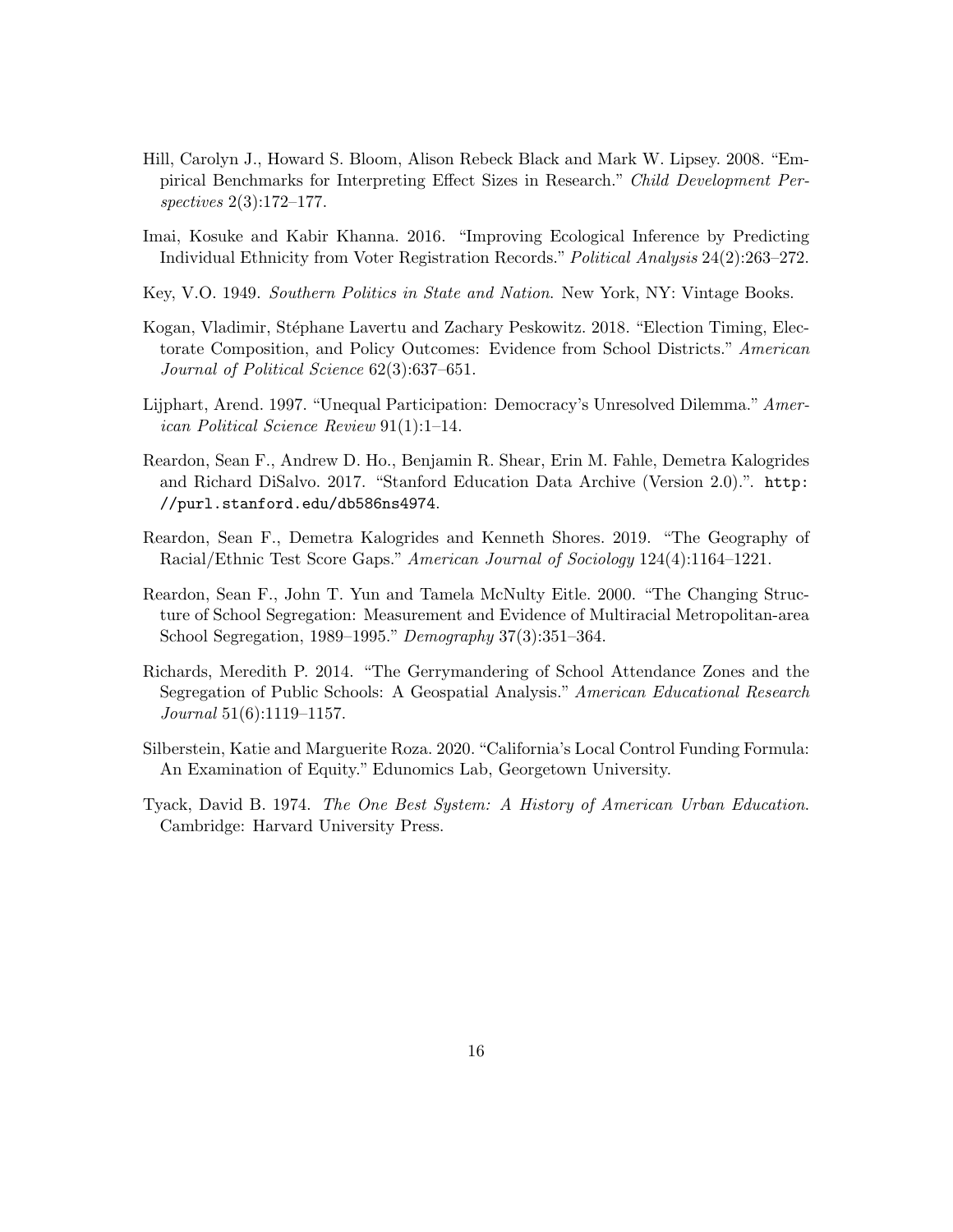### SUPPLEMENTAL APPENDIX

## Descriptive Statistics

|                         | <b>SEDA District Universe</b> | Analytic Sample |
|-------------------------|-------------------------------|-----------------|
| California              |                               |                 |
| No. of Districts        | 973                           | 718             |
| Mean Student Enrollment | 2897                          | 3387            |
| Urban                   | 15.9%                         | 17.3%           |
| Rural                   | 42%                           | 33.9%           |
| White                   | 45.2%                         | 41.4%           |
| Special Ed              | 11.9%                         | 9.4%            |
| English Learners        | 17.1%                         | 18.8%           |
| <i>Illinois</i>         |                               |                 |
| No. of Districts        | 873                           | 709             |
| Mean Student Enrollment | 1055                          | 1001            |
| Urban                   | 4.7%                          | 3.5%            |
| Rural                   | 40.9%                         | 44%             |
| White                   | 77.8%                         | 79.8%           |
| Special Ed              | 16.2%                         | 16.1%           |
| English Learners        | 4%                            | 3.9%            |
| Ohio                    |                               |                 |
| No. of Districts        | 617                           | 562             |
| Mean Student Enrollment | 1275                          | 1257            |
| Urban                   | 3.7%                          | $3.6\%$         |
| Rural                   | 46.5%                         | 45.4%           |
| White                   | 89.5%                         | 89.4%           |
| Special Ed              | 14.4%                         | 14.4%           |
| English Learners        | $1\%$                         | $1\%$           |
| Oklahoma                |                               |                 |
| No. of Districts        | 537                           | 386             |
| Mean Student Enrollment | 537                           | 580             |
| Urban                   | 1.5%                          | 1.6%            |
| Rural                   | 78.6%                         | 77.7%           |
| White                   | 59.7%                         | 61.1%           |
| Special Ed              | 15.2%                         | 14.7%           |
| English Learners        | $2.6\%$                       | 2.4%            |

Table A.1: Descriptive statistics of analytic samples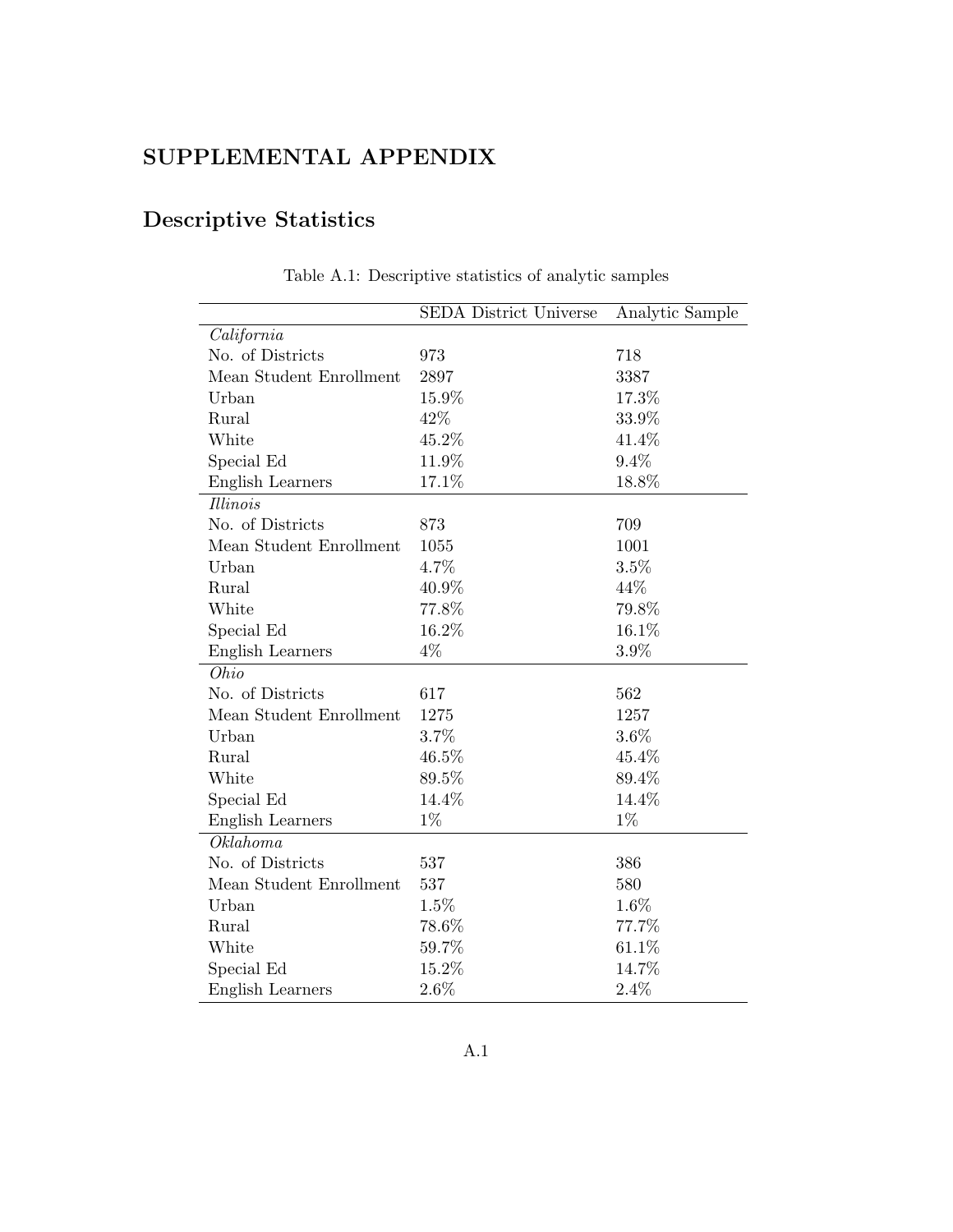### Voter Migration

Our compositional measures are based on the current snapshot of the Catalist voter file. Unlike the official voter file, Catalist records are not "purged" as individuals become inactive or die, so the records should be complete for all elections held since 2008. However, the firm does update voter addresses as individuals change residences. Thus, a voter we observe today living in one school district may have lived in a different school district at the time of an earlier election. Since we have access only to current addresses, we match voters to their current jurisdictions.

Several published studies and one working paper examine the consequences of this kind of migration and show that it is unlikely to affect our estimates. For example, one study compares partisanship of voters based on current addresses with official 2008 presidential results and finds that they are correlated at  $r > 0.9$  (Kogan, Lavertu and Peskowitz 2018). Another study compares the total vote count based on the 2016 Catalist snapshots and historical vote counts in Ohio school levy elections and finds that the two are correlated at  $r = 0.98$  (Cook et al. 2020). A similar analysis comparing current Catalist voter counts with official California elections results over the same time period as our analysis reports a correlation of  $r = 0.999$  (Hajnal, Kogan and Markarian 2020).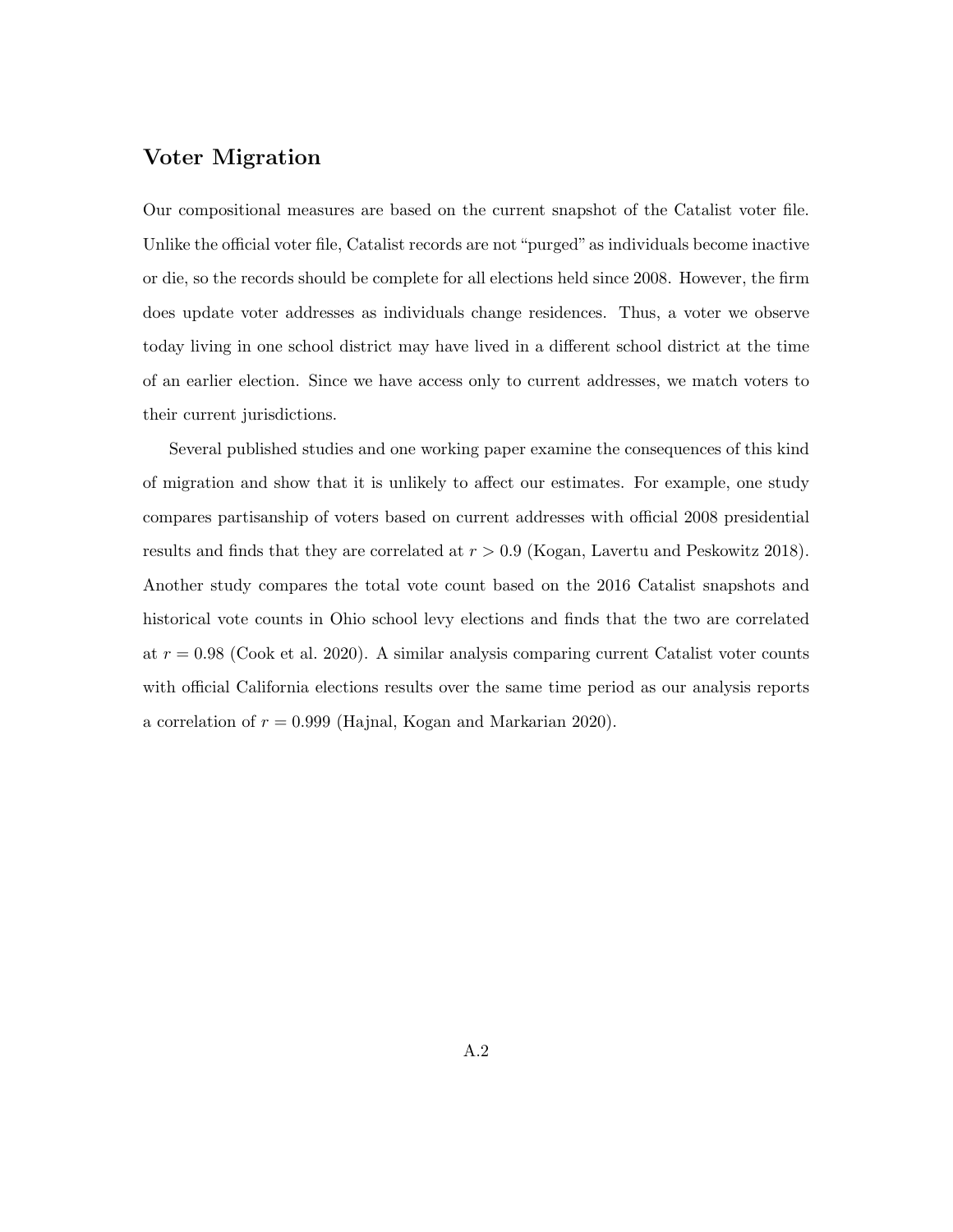### Voter Income

To examine disparities in socioeconomic status, we compare the share of students who qualify for free or reduced-priced lunch (FRPL) with the share of voters with family income under \$40,000, the approximate income cutoff for reduced-price lunch eligibility for a family of typical size during the period we examine.<sup>1</sup> Admittedly, existing research suggests that FRPL status is an imperfect proxy for student family income, so some caution is warranted in drawing inferences from this comparison (Domina et al. 2018). Overall, however, the figures suggest that voters are typically wealthier than the student population, and that this gap is largest for the most economically disadvantaged districts. Interestingly, the disparities in socioeconomic status appear to be considerably smaller than the racial differences we document in our main analysis.

 $1$ Unfortunately, we are limited by the relatively broad income bands used in the Catalist data, so we cannot identify FRPL eligibility more precisely.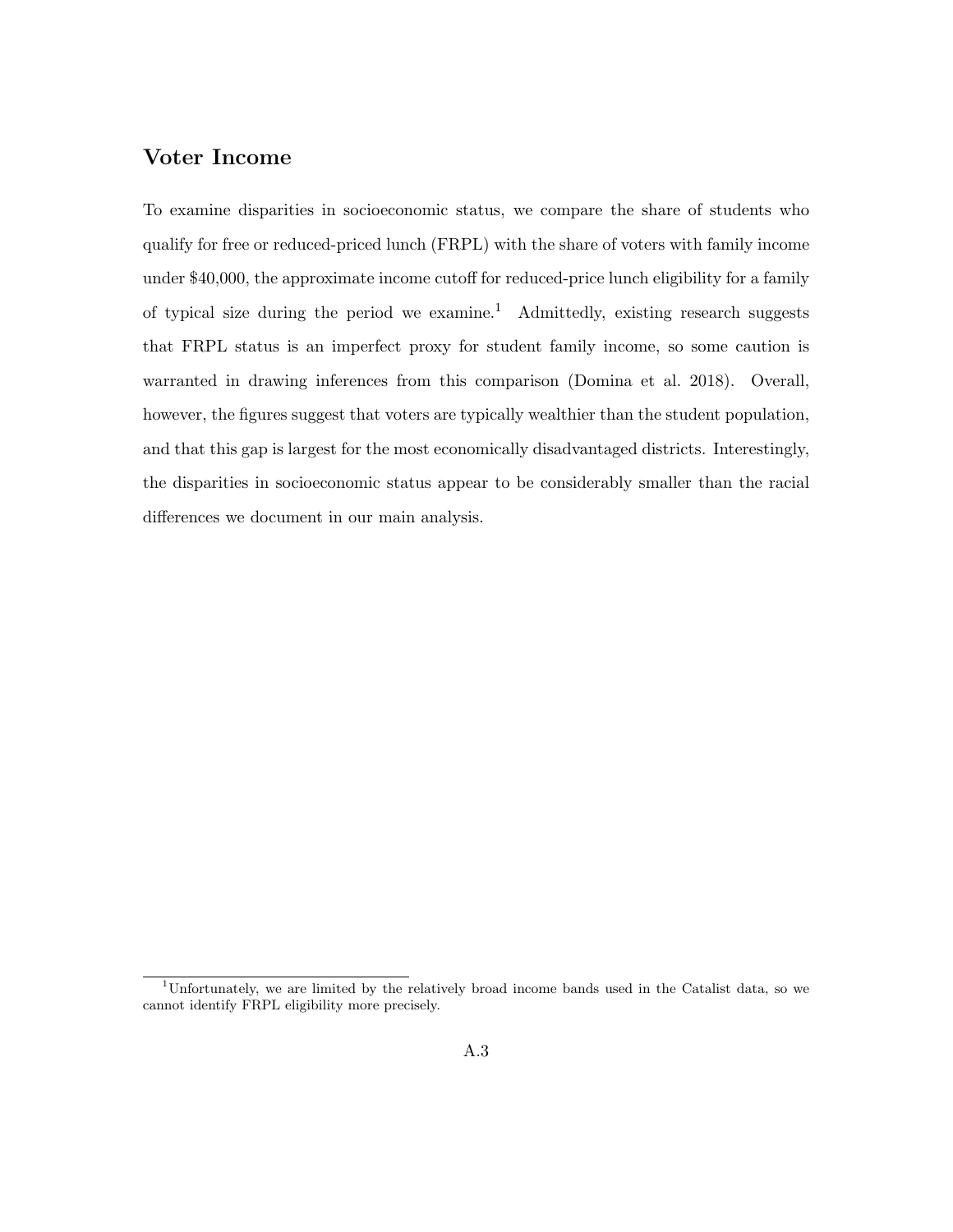

Figure A.1: The electorate in school board elections is typically wealthier than the students attending local public schools.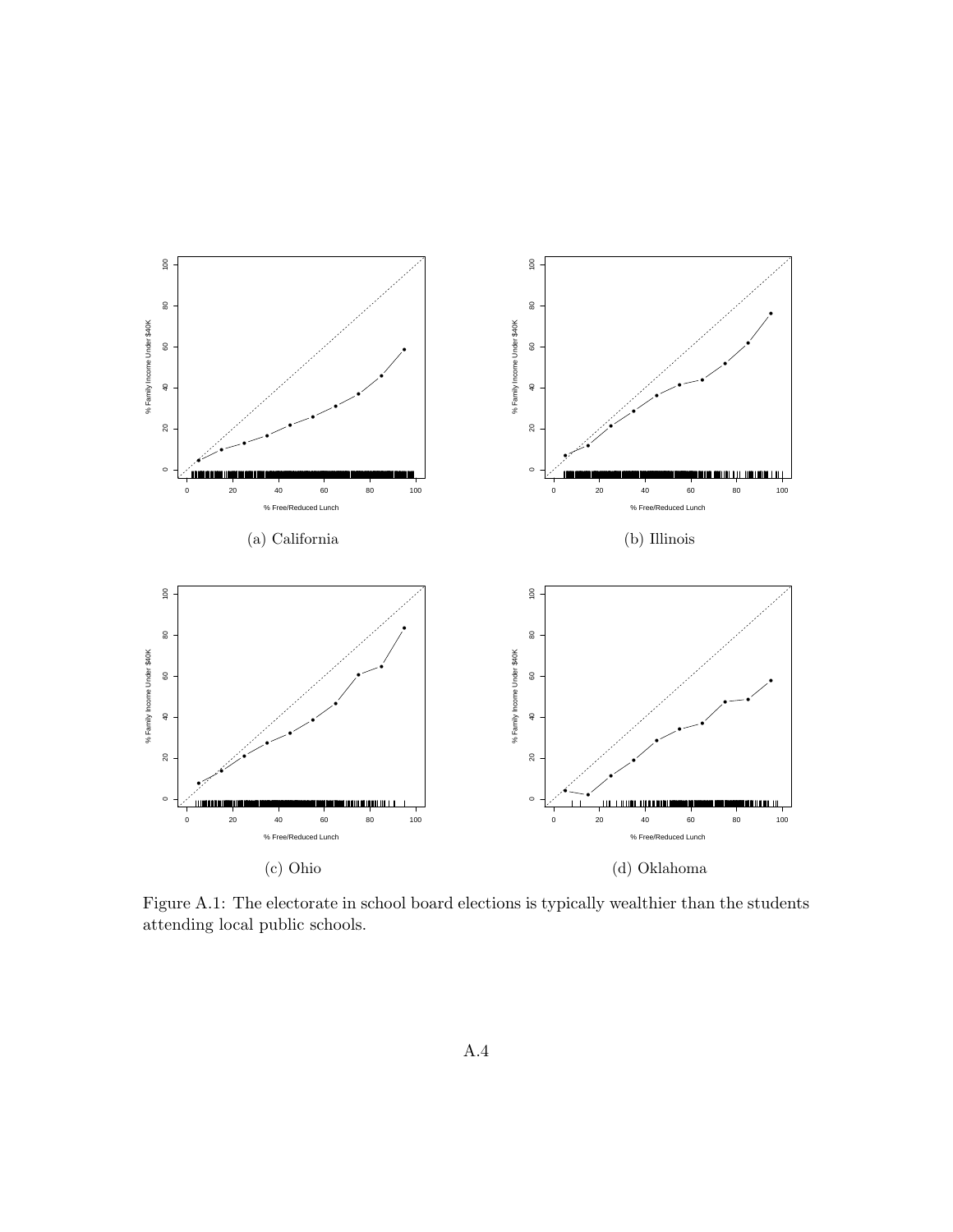## White-Black Achievement Gaps

|                      | White-Black Achievement Gap (SDs) |            |            |            |            |            |
|----------------------|-----------------------------------|------------|------------|------------|------------|------------|
|                      | (1)                               | (2)        | (3)        | (4)        | (5)        | (6)        |
| California           |                                   |            |            |            |            |            |
| Representational Gap | 0.002                             | $0.005***$ | $0.005***$ | $0.004***$ | $0.004**$  | $0.005***$ |
|                      | (0.002)                           | (0.002)    | (0.002)    | (0.002)    | (0.002)    | (0.002)    |
| Demographic Controls | N                                 | Υ          | Υ          | N          | Υ          | Υ          |
| Commute Zone FEs     | N                                 | N          | Y          | N          | N          | Y          |
| Precision Weights    | N                                 | N          | N          | Y          | Y          | Y          |
| Districts            | 190                               | 190        | 190        | 190        | 190        | 190        |
| $\mathbf{R}^2$       | 0.010                             | 0.167      | 0.287      | 0.036      | 0.176      | 0.395      |
| Adjusted $R^2$       | 0.005                             | 0.140      | 0.221      | 0.031      | 0.149      | 0.339      |
| <i>Illinois</i>      |                                   |            |            |            |            |            |
| Representational Gap | 0.0001                            | $0.004*$   | $0.005*$   | 0.001      | $0.012***$ | $0.010***$ |
|                      | (0.002)                           | (0.002)    | (0.003)    | (0.002)    | (0.003)    | (0.004)    |
| Demographic Controls | N                                 | Y          | Υ          | N          | Y          | Y          |
| Commute Zone FEs     | N                                 | N          | Y          | N          | N          | Y          |
| Precision Weights    | N                                 | N          | N          | Y          | Y          | Y          |
| <b>Districts</b>     | 83                                | 83         | 83         | 83         | 83         | 83         |
| $\mathbf{R}^2$       | 0.00002                           | 0.272      | 0.371      | 0.007      | 0.262      | 0.377      |
| Adjusted $R^2$       | $-0.012$                          | 0.215      | 0.181      | $-0.005$   | 0.204      | 0.190      |
| Ohio                 |                                   |            |            |            |            |            |
| Representational Gap | 0.001                             | 0.003      | 0.0003     | 0.001      | $-0.0004$  | $-0.004$   |
|                      | (0.002)                           | (0.003)    | (0.003)    | (0.002)    | (0.003)    | (0.004)    |
| Demographic Controls | N                                 | Υ          | Y          | N          | Y          | Υ          |
| Commute Zone FEs     | N                                 | N          | Y          | N          | N          | Υ          |
| Precision Weights    | N                                 | N          | N          | Y          | Y          | Y          |
| <b>Districts</b>     | 101                               | 101        | 101        | 101        | 101        | 101        |
| $\mathbf{R}^2$       | 0.004                             | 0.387      | 0.521      | 0.002      | 0.358      | 0.521      |
| Adjusted $R^2$       | $-0.006$                          | 0.348      | 0.423      | $-0.008$   | 0.317      | 0.423      |

|  | Table A.2: White-Black achievement gaps by state |  |  |  |  |
|--|--------------------------------------------------|--|--|--|--|
|--|--------------------------------------------------|--|--|--|--|

 $^*{\rm p}$  < .1;  $^{**}{\rm p}$  < .05;  $^{***}{\rm p}$  < .01

Note: Dem. controls include % FRPL, % white student enrollment, and district type (urban, suburban, town, or rural).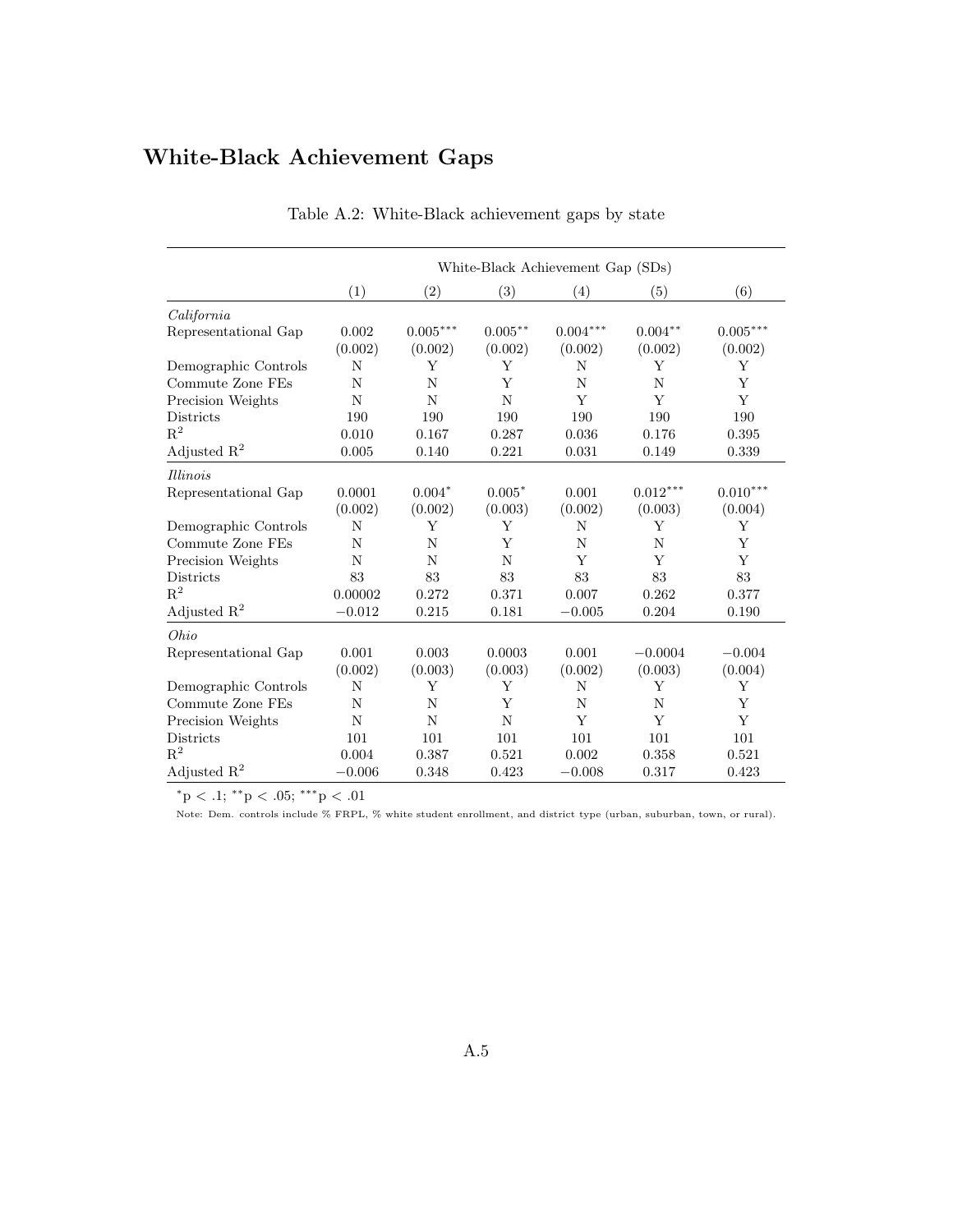# Adjusting for Measurement Error in Catalist's Race Predictions

Our analysis relies on the voter race predictions created by Catalist. A recent study by Bernard Fraga compares Catalist's predictions with voter self-reports for respondents in the 2010 Cooperative Congressional Election Study. Overall, he finds that the Catalist predictions correctly identify 99% of white respondents, 97% of black respondents, and 80% of Latinos, for an overall accuracy of 91% (Fraga 2016). This is similar to the numbers in a validation study conducted by Catalist using official records from southern states that ask voters to identify their race on the voter registration forms. The Catalist study showed that predicted race matched the officially recorded race 90% of the time for white voters, 86% of the time for black voters, and 83% of the time for Latino voters.

Even with this relatively high predictive accuracy, one may worry that the residual measurement error may be correlated with student demographics in a way that biases our analyses and makes the representational gap look larger than it really is. For example, in overwhelmingly nonwhite districts, it is likely that there are more nonwhite voters who are misclassified as being white than there are white voters who are misclassified as minorities, exaggerating the extent to which nonwhite voters are under-represented in our data for these districts.

Ideally, we would adjust the Catalist estimates for these misclassifications directly. Unfortunately, we do not have all of the necessary parameters to implement such adjustments with precision. For example, although we know the percent of white voters who are correctly classified as white, we do not know what percent of those who are misclassified are mistakenly labeled as Black vs. Latino vs. Asian. Instead, we proceed with the most conservative assumptions possible—to ensure that our corrections, if anything, under-estimate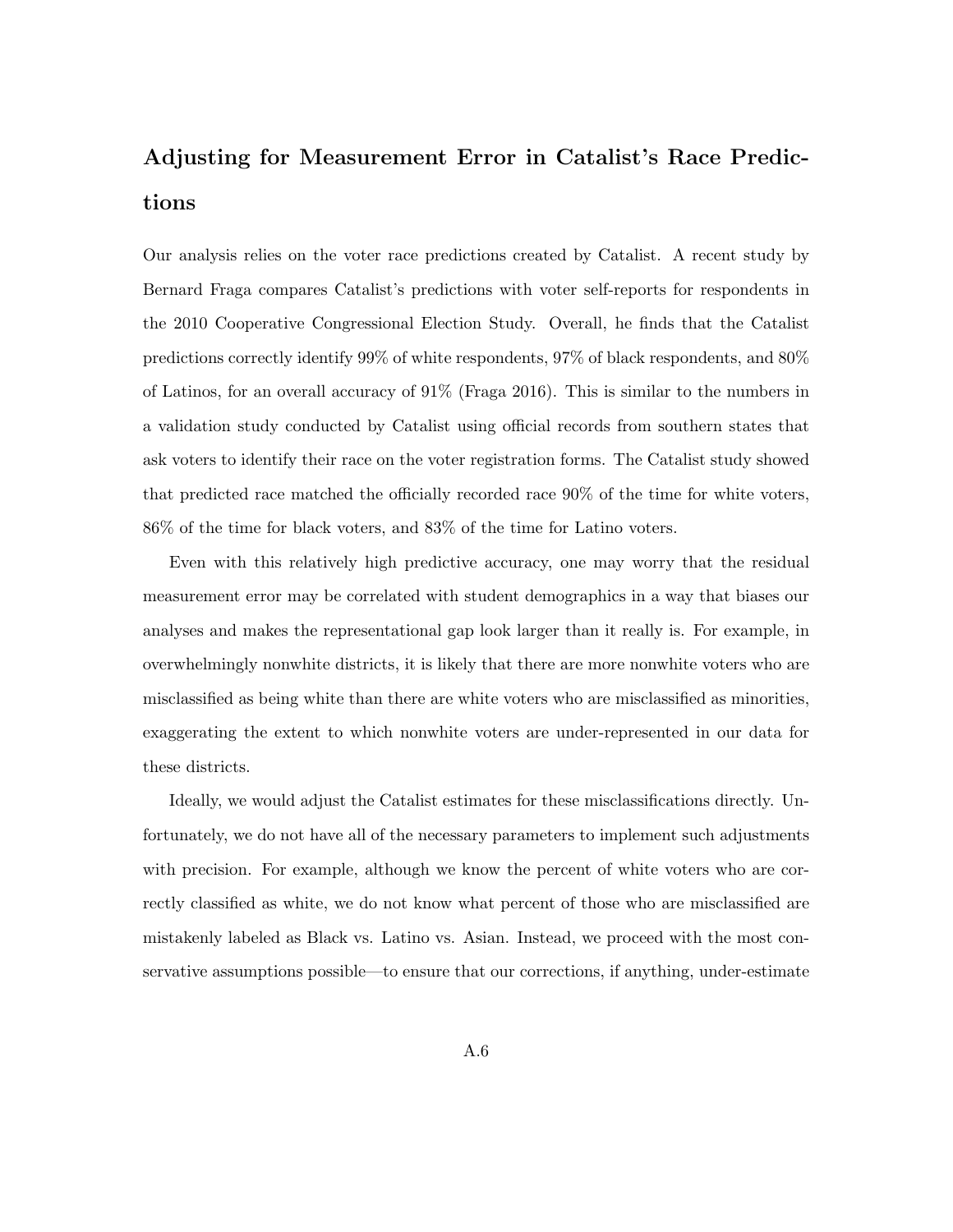the true share of the electorate that is white.

First, we assume that that minority voters may be misclassified as being white, but that no white voters are incorrectly flagged as nonwhite. Second, we use the information provided in the Catalist technical documentation (which is more conservative than Fraga's estimates) to back out the number of minority voters incorrectly predicted to be white and subtract them from our numerator.

Consider the following example. Suppose we observe a school district with 200 voters, 116 of whom are coded as white in the Catalist data and 84 of whom are coded as Black. Using the uncorrected Catalist data, we would calculate that the white share of the electorate is 58 percent (116 white voters  $\div$  200 voters total). To implement our correction, we assume that all 84 Black voters are correctly classified (in fact, it is likely that this number includes some white voters incorrectly classified as Black). Second, we use the Catalist validation records, which show an 84 percent correct classification rate among Black voters, and assume that the remaining 16 percent of Black voters are all incorrectly classified as being white (in fact, some may instead be misclassified as members of another minority subgroup). In our simple example, this implies that 16 voters coded as white in the Catalist data are actually Black, so we manually subtract 16 from our white total and add it to our Black total. Using this procedure, our corrected data would now show that the white share of the electorate is only 50 percent (100 white voters  $\div$  200 voters total).

We should stress, as we note above, that this is is a very conservative approach. It almost certainly provides a lower bound for the white share of the electorate. If we find that white voters are still over-represented even after implementing this correction, we can be confident that the true representational gap is at least as large as what we find with the corrected data, and is probably even larger.

The tables and figures below replicate all of our analyses after implementing this con-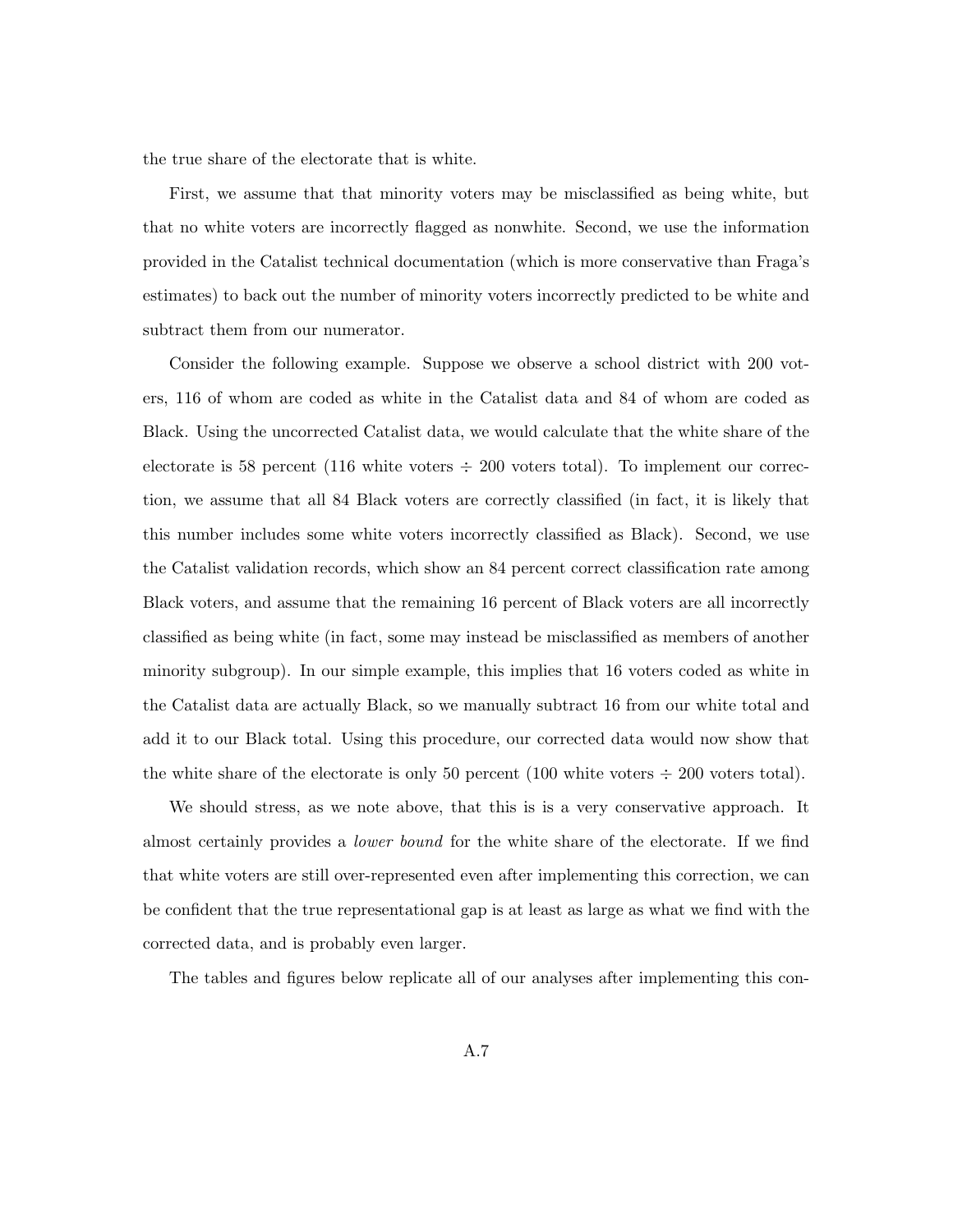servative procedure to adjust for misclassification in the Catalist predictions of voter race. Overall, the corrections do not change any of our key results. We still find: (1) white voters are over-represented in school board elections, relative to the student populations; (2) most majority-nonwhite school districts have majority white electorates; and (3) the achievement gaps between white and nonwhite students tend to be larger in districts where voters look most dissimilar from the student population.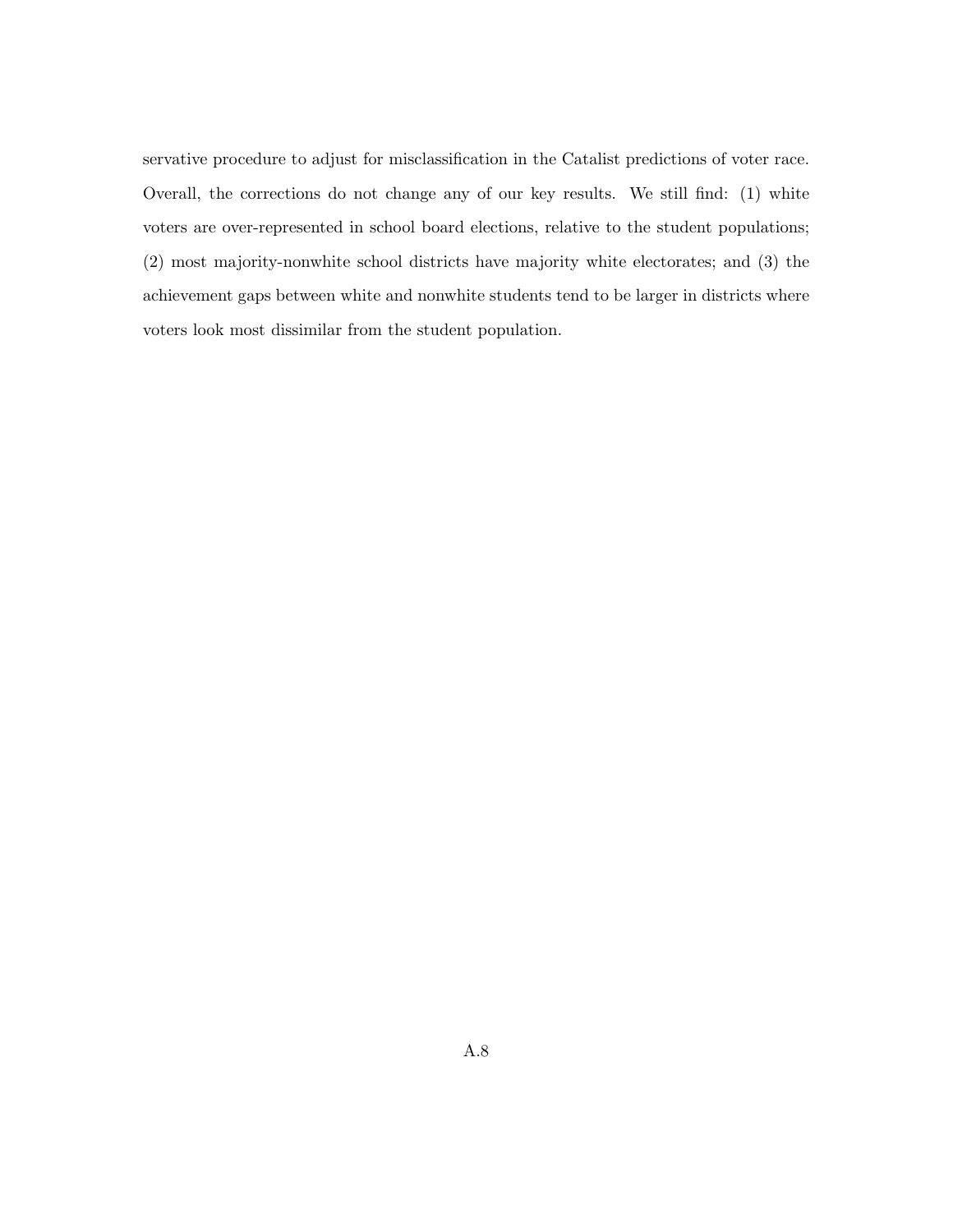

Figure A.2: Racial composition of school board electorate vs. students after correcting for potential misclassification in the Catalist data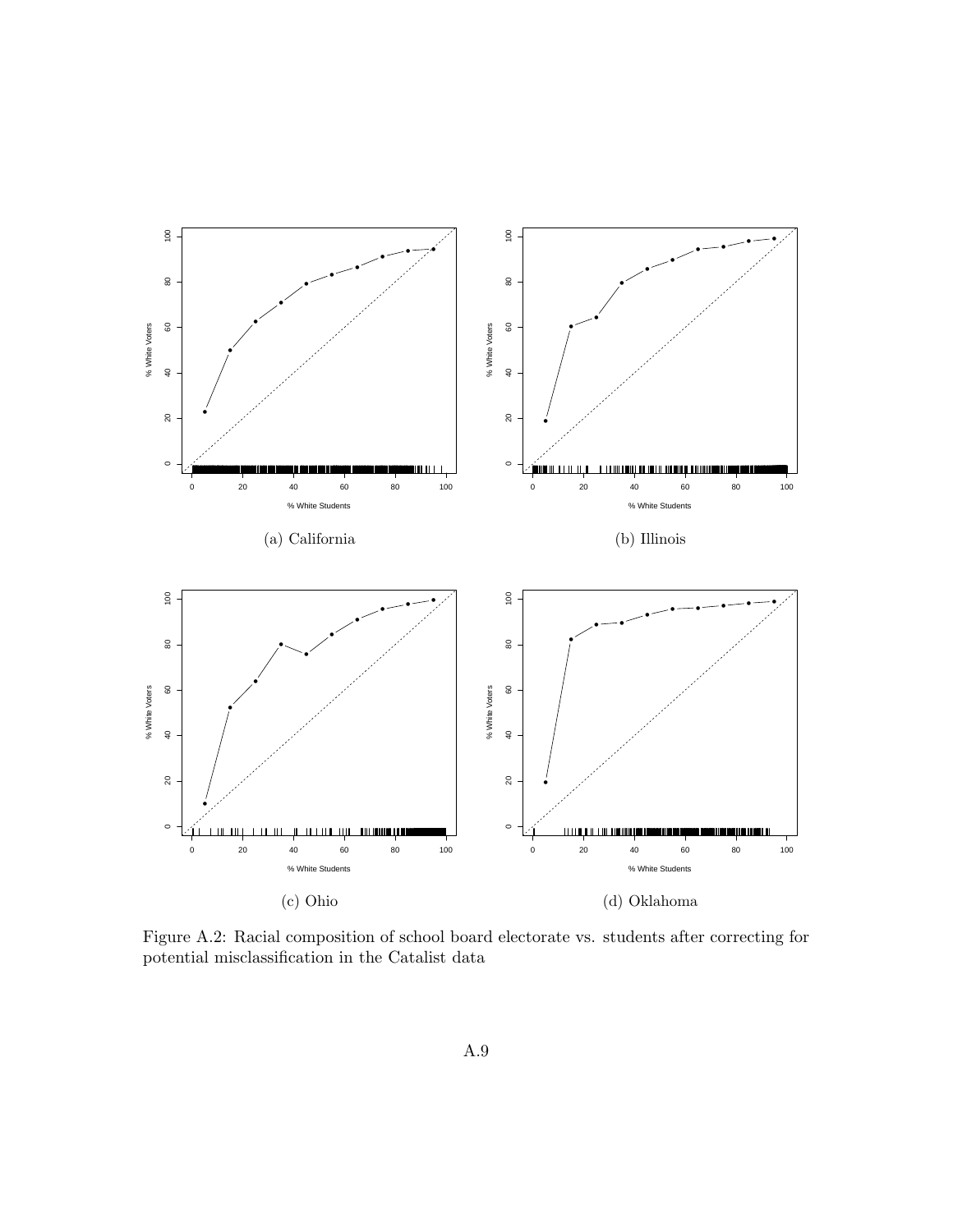Table A.3: Most majority-nonwhite school districts have majority-white electorates even after correcting Catalist data for potential miclassification of voter race

|                                    | California Illinois |            | Ohio   | Oklahoma   |
|------------------------------------|---------------------|------------|--------|------------|
| <b>Majority Nonwhite Districts</b> | - 439               | 92         | 28     | 106        |
| $(\%$ of all districts)            | $(58.8\%)$          | $(14.6\%)$ | (5%)   | $(27.4\%)$ |
| Average White Voter Share $51\%$   |                     | 53.2%      | 57.9%  | 89.5%      |
| White Voter Majority               | 58.8%               | $62\%$     | 71.4\% | 98.1%      |

Table A.4: Hispanic students most underperform whites in districts with least representative electorates, correcting for potential miclassification of voter race in Catalist data

| White-Hispanic Achievement Gap (SDs) |            |                |                 |            |                        |                 |
|--------------------------------------|------------|----------------|-----------------|------------|------------------------|-----------------|
|                                      | (1)        | (2)            | (3)             | (4)        | (5)                    | (6)             |
| California                           |            |                |                 |            |                        |                 |
| Representational Gap                 | $0.004***$ | $0.007***$     | $0.006^{***}\,$ | $0.004***$ | $0.007***$             | $0.006^{***}\,$ |
|                                      | (0.001)    | (0.001)        | (0.001)         | (0.001)    | (0.001)                | (0.001)         |
| Demographic Controls                 | N          | Υ              | Υ               | N          | Υ                      | Υ               |
| Commute Zone FEs                     | N          | N              | Y               | N          | N                      | Y               |
| Precision Weights                    | N          | N              | N               | Y          | Y                      | Y               |
| <b>Districts</b>                     | 422        | 422            | 422             | 422        | 422                    | 422             |
| $\mathbf{R}^2$                       | 0.037      | 0.328          | 0.424           | 0.035      | 0.339                  | 0.454           |
| Adjusted $\mathbb{R}^2$              | 0.035      | 0.318          | 0.392           | 0.033      | 0.329                  | 0.423           |
| <i>Illinois</i>                      |            |                |                 |            |                        |                 |
| Representational Gap                 | 0.002      | $0.008***$     | $0.007***$      | $0.003*$   | $0.018^{\ast\ast\ast}$ | $0.018***$      |
|                                      | (0.001)    | (0.002)        | (0.002)         | (0.001)    | (0.003)                | (0.003)         |
| Demographic Controls                 | N          | Y              | Y               | N          | Y                      | Υ               |
| Commute Zone FEs                     | N          | N              | Y               | N          | N                      | Y               |
| Precision Weights                    | N          | $\overline{N}$ | N               | Y          | Y                      | Y               |
| <b>Districts</b>                     | 150        | 150            | 150             | 150        | 150                    | 150             |
| $\mathbf{R}^2$                       | 0.009      | 0.373          | 0.434           | 0.025      | 0.452                  | 0.487           |
| Adjusted $R^2$                       | 0.002      | 0.346          | 0.356           | 0.019      | 0.429                  | 0.417           |
| Oklahoma                             |            |                |                 |            |                        |                 |
| Representational Gap                 | 0.001      | 0.004          | 0.006           | $0.003***$ | $0.008***$             | $0.007**$       |
|                                      | (0.001)    | (0.004)        | (0.005)         | (0.001)    | (0.003)                | (0.003)         |
| Demographic Controls                 | N          | Υ              | Υ               | N          | Υ                      | Υ               |
| Commute Zone FEs                     | N          | N              | Y               | N          | N                      | Y               |
| Precision Weights                    | N          | N              | N               | Y          | Y                      | Y               |
| <b>Districts</b>                     | 45         | 45             | 45              | 45         | 45                     | 45              |
| $R^2$                                | 0.006      | 0.218          | 0.459           | 0.140      | 0.685                  | 0.842           |
| Adjusted $R^2$                       | $-0.017$   | 0.094          | 0.048           | 0.120      | 0.635                  | 0.721           |

 $*$ <sup>r</sup>p < .1;  $*$ <sup>\*</sup>*p* < .05;  $*$ <sup>\*</sup>\**p* < .01

Note: Dem. controls include % FRPL, % white student enrollment, and district type (urban, suburban, town, or rural).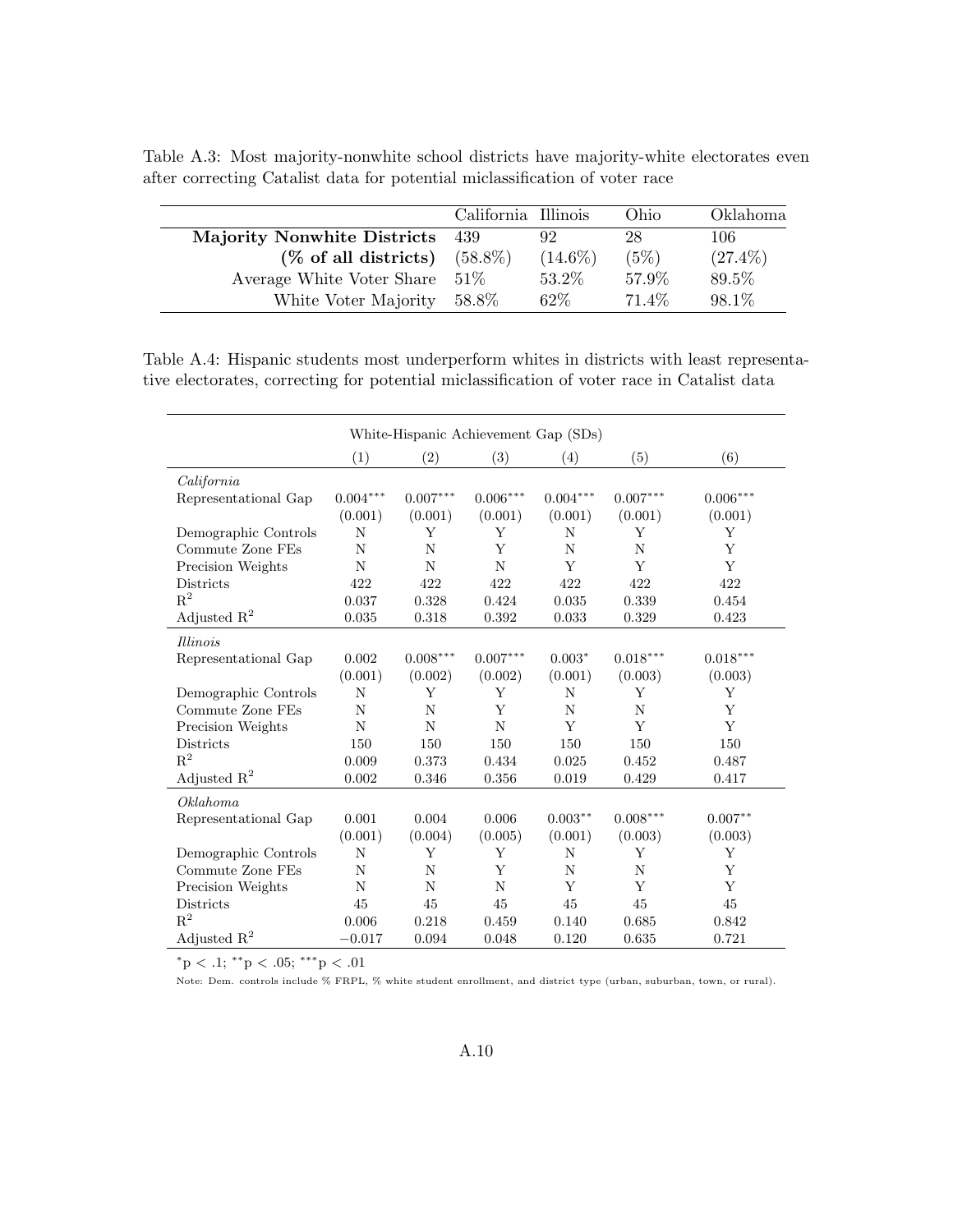|                         | White-Black Achievement Gap (SDs) |            |           |            |            |            |
|-------------------------|-----------------------------------|------------|-----------|------------|------------|------------|
|                         | (1)                               | (2)        | (3)       | (4)        | (5)        | (6)        |
| California              |                                   |            |           |            |            |            |
| Representational Gap    | 0.002                             | $0.004***$ | $0.004**$ | $0.004***$ | $0.004**$  | $0.004***$ |
|                         | (0.001)                           | (0.001)    | (0.001)   | (0.001)    | (0.002)    | (0.001)    |
| Demographic Controls    | N                                 | Y          | Υ         | N          | Υ          | Υ          |
| Commute Zone FEs        | N                                 | N          | Y         | N          | N          | Y          |
| Precision Weights       | N                                 | N          | N         | Y          | Y          | Y          |
| <b>Districts</b>        | 190                               | 190        | 190       | 190        | 190        | 190        |
| $\mathbf{R}^2$          | 0.012                             | 0.167      | 0.286     | 0.040      | 0.178      | 0.396      |
| Adjusted $R^2$          | 0.007                             | 0.140      | 0.220     | 0.035      | 0.151      | 0.341      |
| <i>Illinois</i>         |                                   |            |           |            |            |            |
| Representational Gap    | 0.001                             | $0.004*$   | $0.004*$  | 0.002      | $0.010***$ | $0.009***$ |
|                         | (0.002)                           | (0.002)    | (0.002)   | (0.002)    | (0.003)    | (0.003)    |
| Demographic Controls    | N                                 | Y          | Y         | N          | Y          | Y          |
| Commute Zone FEs        | N                                 | N          | Y         | N          | N          | Y          |
| Precision Weights       | N                                 | N          | N         | Y          | Y          | Y          |
| Districts               | 83                                | 83         | 83        | 83         | 83         | 83         |
| $R^2$                   | 0.006                             | 0.273      | 0.372     | 0.016      | 0.263      | 0.378      |
| Adjusted $\mathbb{R}^2$ | $-0.007$                          | 0.216      | 0.182     | 0.004      | 0.205      | 0.190      |
| Ohio                    |                                   |            |           |            |            |            |
| Representational Gap    | 0.001                             | 0.003      | 0.0003    | 0.001      | $-0.0003$  | $-0.003$   |
|                         | (0.002)                           | (0.003)    | (0.003)   | (0.002)    | (0.003)    | (0.003)    |
| Demographic Controls    | N                                 | Y          | Y         | N          | Y          | Y          |
| Commute Zone FEs        | N                                 | N          | Y         | N          | N          | Y          |
| Precision Weights       | N                                 | N          | N         | Y          | Y          | Y          |
| <b>Districts</b>        | 101                               | 101        | 101       | 101        | 101        | 101        |
| $R^2$                   | 0.004                             | 0.388      | 0.521     | 0.001      | 0.358      | 0.521      |
| Adjusted $R^2$          | $-0.006$                          | 0.348      | 0.423     | $-0.009$   | 0.317      | 0.423      |

Table A.5: White-Black achievement gaps by state, correcting for potential miclassification of voter race in Catalist data

 $^*{\rm p}$  < .1;  $^{**}{\rm p}$  < .05;  $^{***}{\rm p}$  < .01

Note: Dem. controls include % FRPL, % white student enrollment, and district type (urban, suburban, town, or rural).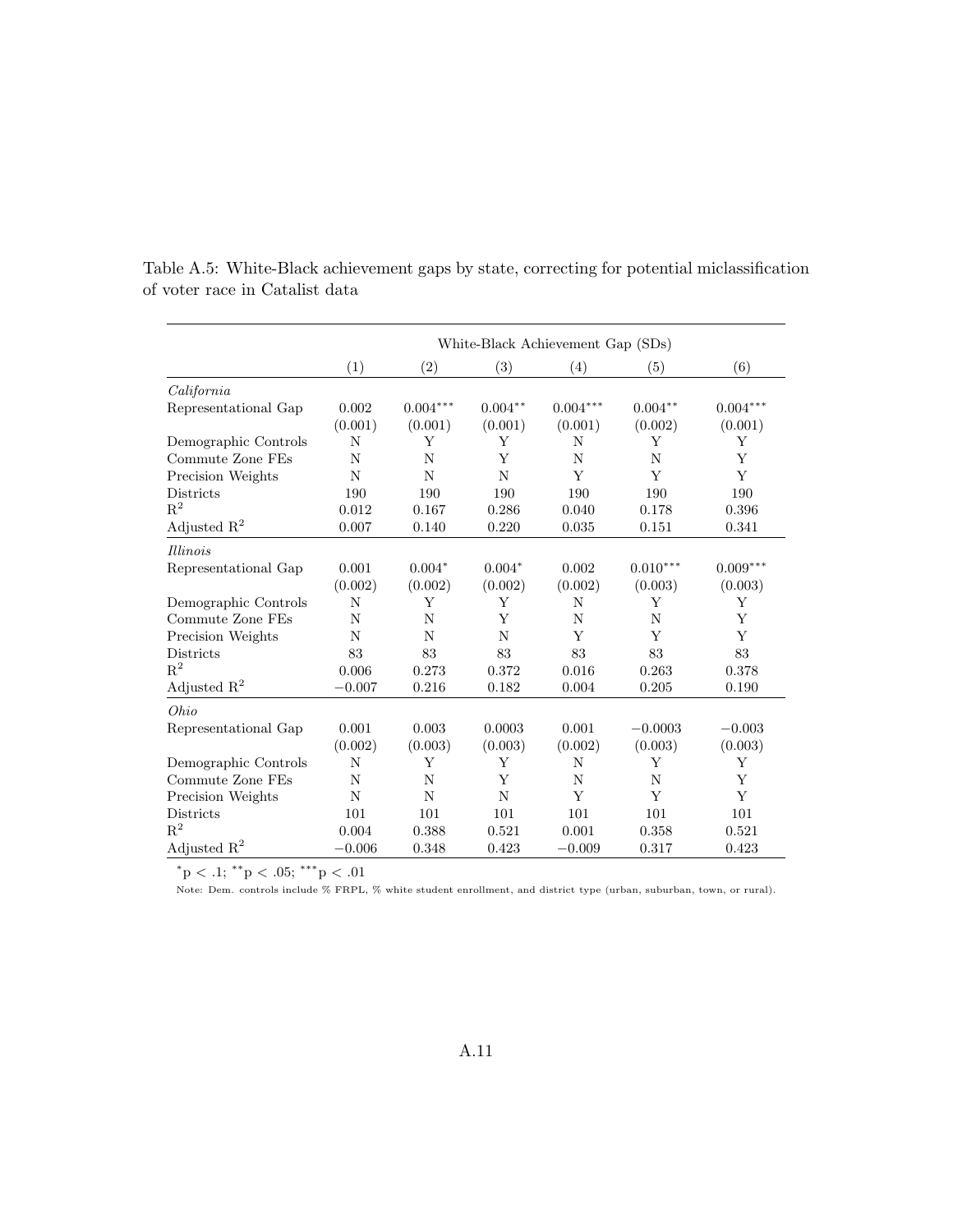#### Actual vs. Eligible Voters

One of our main contributions is to document and quantify the demographic disconnect between the voters who elect school boards and the students public schools educate. We do not, however, offer evidence on the underlying causes of this disconnect in the manuscript. This question deserves more careful treatment than we can offer here, although we provide some initial data that we hope can inform future research.

It is useful to separate possible explanations for the disparities we find into two broad categories. First, the population of adults who are actually eligible to vote may look different than the composition of enrolled students. For example, lower rates of citizenship among Latinos prevent a substantial fraction of Latino adults from voting (Highton and Burris 2002). White families are also twice as likely to enroll their children in private schools (Reardon and Yun 2002), suggesting that a larger fraction of white school-age children will not show up among the local public school student body. Although quite distinct, both of these processes would result in an eligible voter population that is whiter than the students. Other demographic factors—including variation in the ratio of children to adults per household and differences in the age distribution among racial and ethnic groups—could similarly make the potential electorate look whiter than the public school student population.

Second, the disparities may be at least partly a function of differences in political participation among racial and ethnic groups. An extensive body of research documents that nonwhite voters are less likely to turn out and examines the extent to which these gaps are driven by socioeconomic status, differences in political socialization, and other factors. Importantly, gaps in political participation among eligible voters are at least theoretically amenable to improvement via institutional reforms. For example, on-cycle elections have been shown to increase turnout disproportionately among nonwhite and disadvantaged vot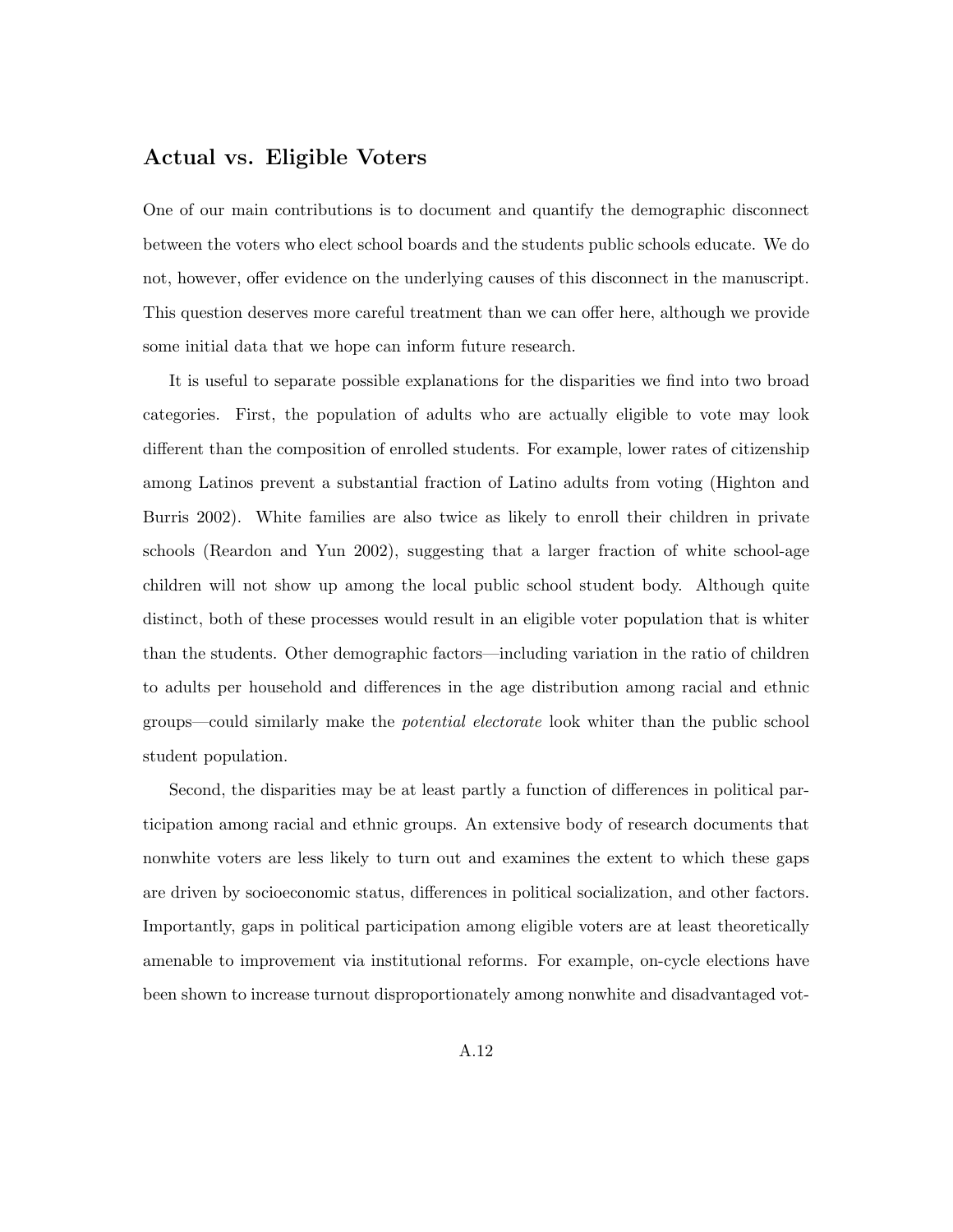ers (Kogan, Lavertu and Peskowitz 2018, Hajnal, Kogan and Markarian 2020). Similarly, research has found that minority voters have more success electing candidates of choice when local governments use by-district rather than at-large elections (Abott and Magazinnik 2020, Marschall, Ruhil and Shah 2010, Trounstine and Valdini 2008), especially when the minority population is sufficiently large and geographically concentrated.<sup>2</sup>

To disentangle these two sets of mechanism, Figure A.3 adds information on the racial and ethnic composition of the eligible electorate, which we measure as the citizen voting-age population (CVAP) in each school district.<sup>3</sup> Any difference between the dashed 45-degree line and the red CVAP binned scatter plot in each graph is the result of white voters being over-represented among the subset of the adult population that is eligible to vote. The remaining gaps between the black and red scatter plots are driven by unequal rates of participation in school board elections among eligible voters.

The figure reveals that lower rates of voter eligibility and lower turnout conditional on eligibility both contribute to the shortfalls we document—but also that the former mechanism is more important than the latter in most cases.<sup>4</sup> In other words, even in the unlikely scenario that political participation among all eligible voters could be equalized, the local electorate would continue to considerably whiter than the public student population in most communities. While reforms to political institutions may help close some of the gap in electoral participation on the margins, these findings suggest that such reforms are unlikely to fundamentally change the dynamics of school board elections or the incentives

<sup>&</sup>lt;sup>2</sup>Erie, Kogan and MacKenzie (2011) describe one mechanism that contributes to this finding: By limiting political competition to specific neighborhoods, district elections largely offset differences in average participation rates across neighborhoods. This reduces the number of votes necessary to prevail in a lowturnout district relative to a high-turnout district and increases the political influence of areas likely to be disadvantaged due to lower turnout in at-large elections.

<sup>&</sup>lt;sup>3</sup>We rely on data from the 2010 Census and the 2008-2013 American Community Survey to construct these estimates.

<sup>&</sup>lt;sup>4</sup>In Oklahoma, the two mechanism appear to contribute roughly equally to the observed participation gap.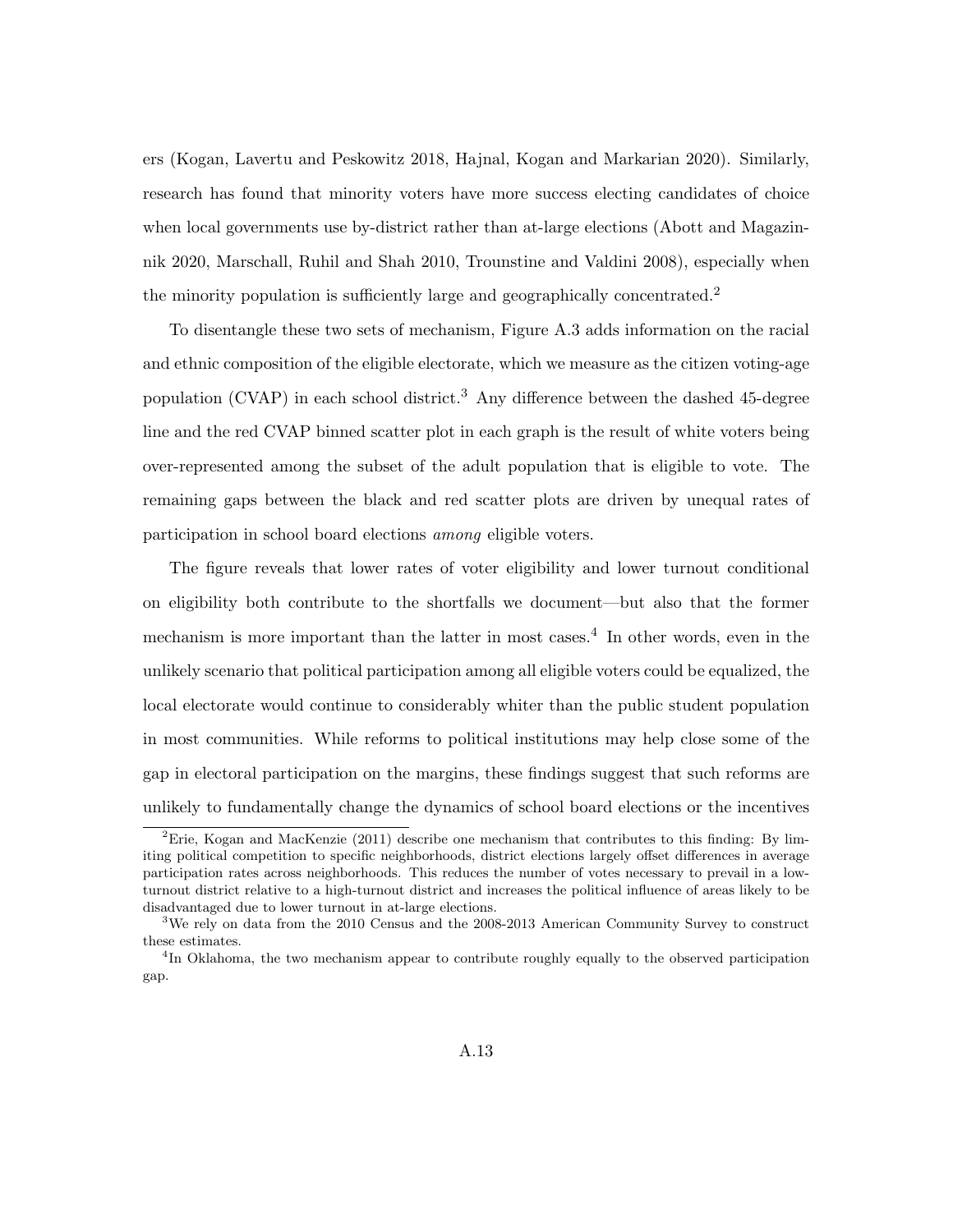

Figure A.3: Comparison of student enrollment to eligible (citizen voting-age) and actual voters.

facing school board members.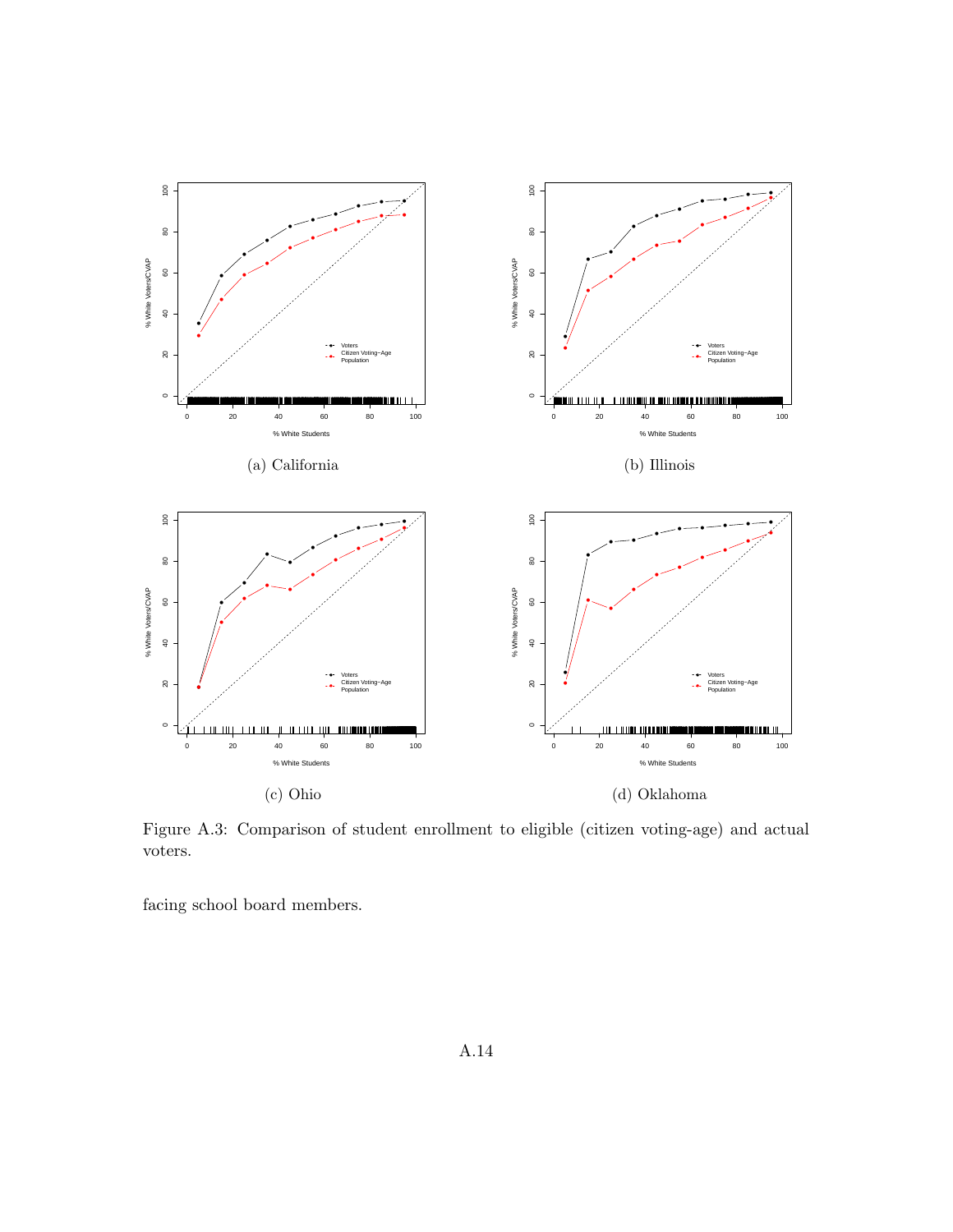### References

- Abott, Carolyn and Asya Magazinnik. 2020. "At-Large Elections and Minority Representation in Local Government." American Journal of Political Science 64(3):717–733.
- Cook, Jason, Vladimir Kogan, Stéphane Lavertu and Zachary Peskowitz. 2020. "Government Privatization and Political Participation: The Case of Charter Schools." Journal of Politics 82(1):300–314.
- Domina, Thurston, Nikolas Pharris-Ciurej, Andrew M. Penner, Emily K. Penner, Quentin Brummet, Sonya R. Porter and Tanya Sanabria. 2018. "Is Free and Reduced-Price Lunch a Valid Measure of Educational Disadvantage?" Educational Researcher 47(9):539–555.
- Erie, Steven P., Vladimir Kogan and Scott A. MacKenzie. 2011. Paradise Plundered: Fiscal Crisis and Governance Failures in San Diego. Palo Alto, CA: Stanford University Press.
- Fraga, Bernard L. 2016. "Candidates or Districts? Reevaluating the Role of Race in Voter Turnout." American Journal of Political Science 60(1):97–122.
- Hajnal, Zolton L., Vladimir Kogan and George Markarian. 2020. "Who Votes: City Election Timing and Voter Composition." University of California, San Diego, Working Paper.
- Highton, Benjamin and Arthur L. Burris. 2002. "New Perspectives on Latino Voter Turnout in the United States." American Politics Research 30(3):285–306.
- Kogan, Vladimir, Stéphane Lavertu and Zachary Peskowitz. 2018. "Election Timing, Electorate Composition, and Policy Outcomes: Evidence from School Districts." American Journal of Political Science 62(3):637–651.
- Marschall, Melissa J., Anirudh V. S. Ruhil and Paru R. Shah. 2010. "The New Racial Cal-